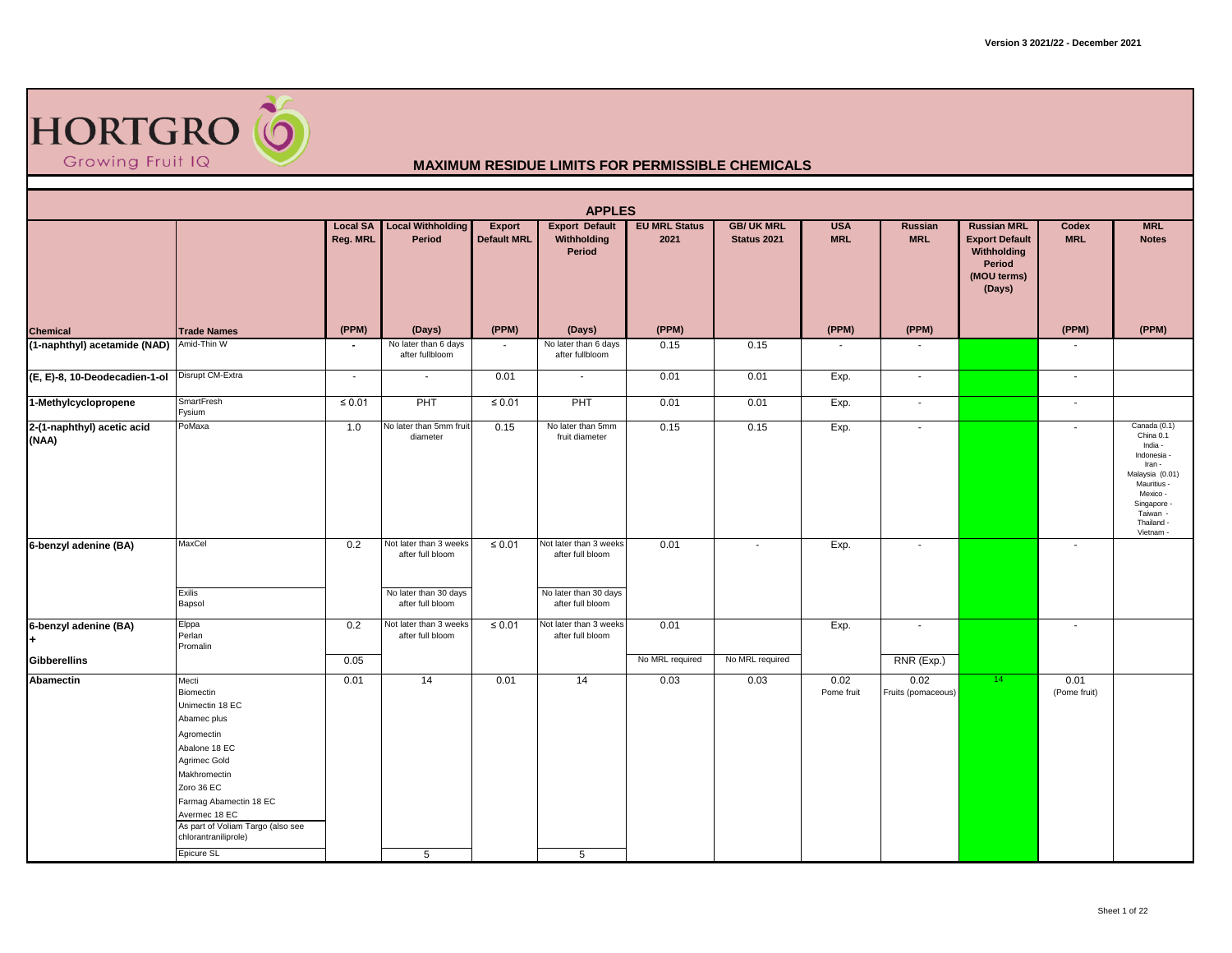

|                                                                     |                                                                                                                                                 |          |                                               |                                     | <b>APPLES</b>                                                                                                                                   |                                   |                                   |                                |                           |                                                                                               |                                                                                       |                            |
|---------------------------------------------------------------------|-------------------------------------------------------------------------------------------------------------------------------------------------|----------|-----------------------------------------------|-------------------------------------|-------------------------------------------------------------------------------------------------------------------------------------------------|-----------------------------------|-----------------------------------|--------------------------------|---------------------------|-----------------------------------------------------------------------------------------------|---------------------------------------------------------------------------------------|----------------------------|
|                                                                     |                                                                                                                                                 | Reg. MRL | <b>Local SA</b> Local Withholding<br>Period   | <b>Export</b><br><b>Default MRL</b> | <b>Export Default</b><br>Withholding<br>Period                                                                                                  | <b>EU MRL Status</b><br>2021      | <b>GB/ UK MRL</b><br>Status 2021  | <b>USA</b><br><b>MRL</b>       | Russian<br><b>MRL</b>     | <b>Russian MRL</b><br><b>Export Default</b><br>Withholding<br>Period<br>(MOU terms)<br>(Days) | Codex<br><b>MRL</b>                                                                   | <b>MRL</b><br><b>Notes</b> |
| <b>Chemical</b>                                                     | <b>Trade Names</b>                                                                                                                              | (PPM)    | (Days)                                        | (PPM)                               | (Days)                                                                                                                                          | (PPM)                             |                                   | (PPM)                          | (PPM)                     |                                                                                               | (PPM)                                                                                 | (PPM)                      |
| Acetamiprid                                                         | Mospilan 20 SG<br>Magnitude 200 SP<br>Maintain 200 SP<br>Sharda Acetamiprid 200 SP<br>Tamprid<br>Devalan 20 SP<br>Mosprid 20 SP<br>Allice 20 SP | 0.5      | 50                                            | 0.4                                 | 50<br>Or no later than 15<br>December<br>Max. 2 applications<br>Contact relevant Ag-<br>Chem company to<br>confirm                              | 0.4                               | 0.4                               | 1.0<br>Pome fruit              |                           |                                                                                               | 0.8<br>(Pome fruit)                                                                   |                            |
| Acetamiprid                                                         | Cormoran 180 EC                                                                                                                                 | 0.5      | 28<br>Maximum 3<br>applications per<br>season | 0.4                                 | 28<br>Maximum 3<br>applications per<br>season                                                                                                   | 0.4                               | 0.4                               | 1.0<br>Pome fruit              | $\blacksquare$            |                                                                                               | 0.8<br>(Pome fruit)                                                                   |                            |
| Novaluron                                                           |                                                                                                                                                 |          |                                               | 0.5                                 |                                                                                                                                                 | 2.0                               | 2.0                               | 3.0                            | 3.0<br>Fruits (pomaceous) |                                                                                               | 3.0<br>(Pome fruit)                                                                   | Taiwan -                   |
| Acetamiprid                                                         | Acclima 240 EC                                                                                                                                  | 0.5      | 14                                            | 0.4                                 | 14                                                                                                                                              | 0.4                               | 0.4                               | 1.0<br>(Pome fruit)            | $\blacksquare$            |                                                                                               | 0.8                                                                                   |                            |
| Indoxacarb                                                          |                                                                                                                                                 | 1.0      |                                               |                                     |                                                                                                                                                 | 0.5                               | 0.5                               |                                | 0.5<br>Fruits (pomaceous) |                                                                                               | 0.5                                                                                   |                            |
| Alpha-cypermethrin                                                  | Alpha-Thrin 100 SC<br>Polytrin Super<br>Avalanche<br>Sentry EC<br>Fastac SC                                                                     | 0.5      | 14                                            | 0.5                                 | 14                                                                                                                                              | 1.0<br>(Cypermethrin/<br>isomers) | 1.0<br>(Cypermethrin/<br>isomers) | 2.0<br>(pome,<br>cypermethrin) | $\overline{\phantom{a}}$  |                                                                                               | 0.7<br>(Pome fruit, as<br>cypermethrin<br>including alpha-<br>and zeta-<br>cypermeth) | Oman restricted use        |
| <b>Aviglycine HCL</b><br>(Aminoethoxyvinylglycine<br>Hydrochloride) | Retain                                                                                                                                          | 0.1      | $\overline{7}$                                | ≤ $0.01$                            | $\overline{7}$                                                                                                                                  | 0.01                              | $\sim$                            | 0.08                           | $\sim$                    | Contact relevant Ag-<br>Chem company to<br>confirm                                            | $\sim$                                                                                |                            |
| Azadirachtin                                                        | NeemAzal<br>Bioneem                                                                                                                             | 0.01     | 24 hrs.                                       | 0.01                                | 24 hrs.<br>No more than 5<br>applications per<br>season. To be used<br>under conditions<br>where Codling moth is<br>under commercial<br>control | 1.0                               | 1.0                               | Exp.                           | $\sim$                    |                                                                                               | $\sim$                                                                                | Taiwan Exp.                |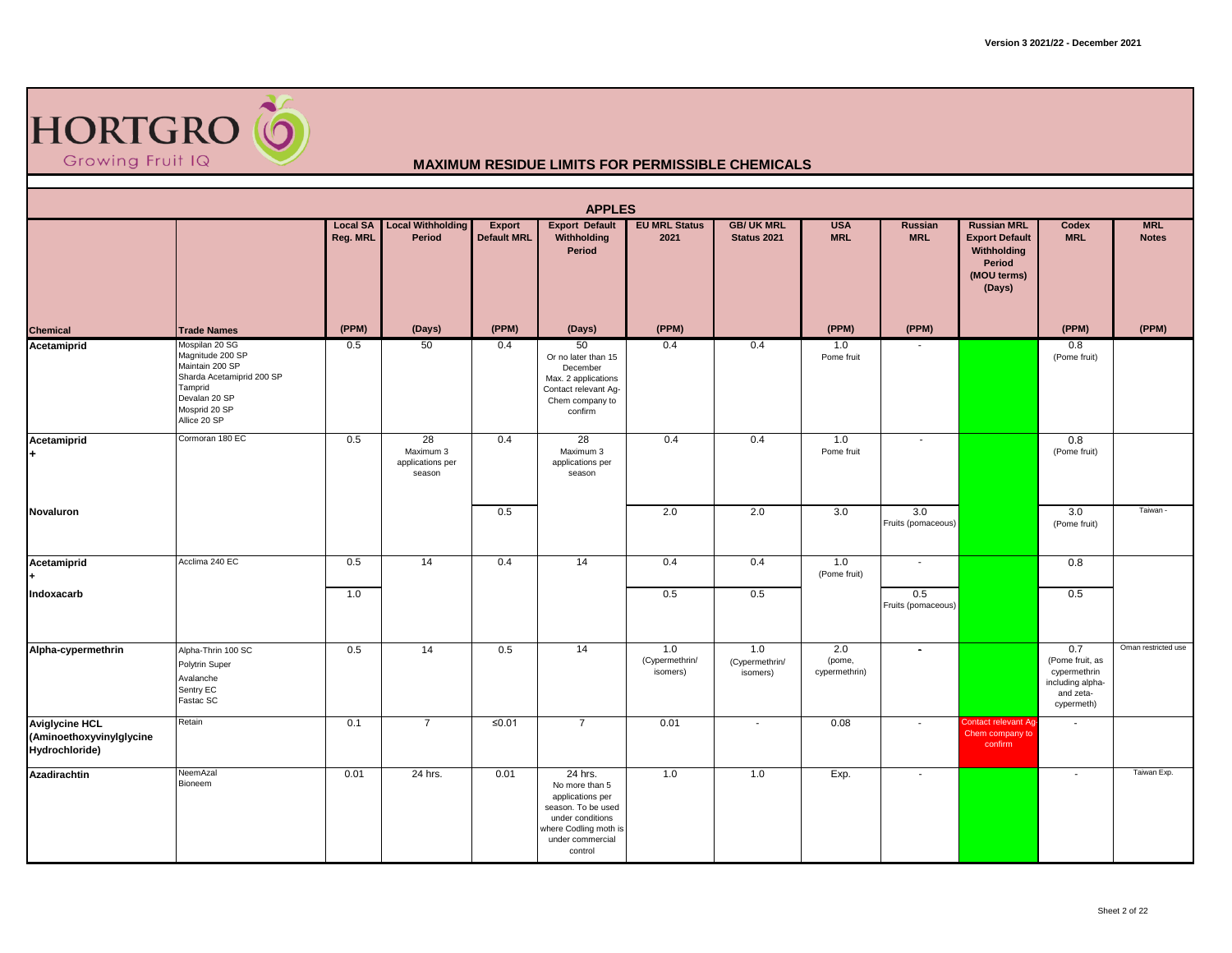

|                                                  |                                                                 |                             |                                    |                              | <b>APPLES</b>                                  |                                   |                                   |                                                         |                                                  |                                                                                               |                                         |                                                                                                                                                                      |
|--------------------------------------------------|-----------------------------------------------------------------|-----------------------------|------------------------------------|------------------------------|------------------------------------------------|-----------------------------------|-----------------------------------|---------------------------------------------------------|--------------------------------------------------|-----------------------------------------------------------------------------------------------|-----------------------------------------|----------------------------------------------------------------------------------------------------------------------------------------------------------------------|
|                                                  |                                                                 | <b>Local SA</b><br>Reg. MRL | <b>Local Withholding</b><br>Period | Export<br><b>Default MRL</b> | <b>Export Default</b><br>Withholding<br>Period | <b>EU MRL Status</b><br>2021      | <b>GB/ UK MRL</b><br>Status 2021  | <b>USA</b><br><b>MRL</b>                                | Russian<br><b>MRL</b>                            | <b>Russian MRL</b><br><b>Export Default</b><br>Withholding<br>Period<br>(MOU terms)<br>(Days) | <b>Codex</b><br><b>MRL</b>              | <b>MRL</b><br><b>Notes</b>                                                                                                                                           |
| Chemical                                         | <b>Trade Names</b>                                              | (PPM)                       | (Days)                             | (PPM)                        | (Days)                                         | (PPM)                             |                                   | (PPM)                                                   | (PPM)                                            |                                                                                               | (PPM)                                   | (PPM)                                                                                                                                                                |
| <b>Bacillus Thuringiensis</b>                    | Agree 50 WP<br>Thuricide WP<br>DiPel DF<br>Betapro              | $\overline{\phantom{a}}$    |                                    |                              |                                                | 0.01                              |                                   | Exp.                                                    | RNR (Exp.)                                       |                                                                                               | $\blacksquare$                          |                                                                                                                                                                      |
| Beauveria bassiana                               | Bio-Insek<br>Eco-Bb                                             | Exp.                        | $\blacksquare$                     | Exp.                         | $\sim$                                         | 0.01                              |                                   | $\sim$                                                  | RNR (Exp.)                                       |                                                                                               | $\sim$                                  |                                                                                                                                                                      |
| Benomyl                                          | Benomyl 500 WP<br>Benomyl<br>Farmag Benomyl 500 WP              | 3.0                         | 14                                 | 0.2                          | Do not use after<br>blossom                    | 0.2                               | 0.2                               | $\blacksquare$                                          | 0.075<br>Fruits (pomaceous)                      | Do not use after<br>blossom                                                                   | 3.0<br>(Pome fruit, as<br>carbendazim)  | Oman prohibited use                                                                                                                                                  |
| Beta-cypermethrin                                | Akito                                                           | 0.5                         | 14                                 | 0.5                          | 14                                             | 1.0<br>(Cypermethrin/<br>isomers) | 1.0<br>(Cypermethrin/<br>isomers) | 2.0<br>(pome,<br>cypermethrin)                          | 0.7<br>Fruits (pomaceous)                        |                                                                                               | 0.7<br>(Pome fruit, as<br>cypermethrin) | Iran -<br>Oman restricted use                                                                                                                                        |
| <b>Bifenthrin</b>                                | Seizer 80 SC                                                    | 0.1                         | 60                                 | 0.01                         | 60                                             | 0.01                              | 0.01                              | 0.5<br>12-2021)                                         | 0.04<br>(Expiration date: 31- Fruits (pomaceous) |                                                                                               | $\overline{\phantom{a}}$                | Indonesia -<br>Oman prohibited use                                                                                                                                   |
| <b>Bollworm</b><br>Nucleopolyhedrovirus          | <b>Bolldex</b><br>Graboll<br>Helicovir                          | $\blacksquare$              | $\overline{0}$                     | $\overline{\phantom{a}}$     | $\mathbf 0$                                    | No MRL required                   | No MRL required                   | Exp.                                                    | $\blacksquare$                                   |                                                                                               | $\overline{\phantom{a}}$                |                                                                                                                                                                      |
| <b>Botanical extracts</b><br>(Natural pyrethrin) | Xterminator                                                     | 1.0                         | $\overline{0}$                     | 1.0                          | $\mathbf 0$                                    | 1.0                               | 1.0                               | Applied to growing<br>crops Exp./<br>Postharvest<br>1.0 | $\sim$                                           |                                                                                               | $\overline{\phantom{a}}$                | China -<br>India -<br>Indonesia<br>Iran -<br>Malaysia 0.01<br>Mauritius -<br>Taiwan 0.3<br>Thailand -<br>Vietnam -                                                   |
| <b>Bupirimate</b>                                | Nimrod <sup>®</sup><br>Notice 250 EC<br>Nobel 250 EC<br>Veto EW | 0.5                         | 14                                 | 0.3                          | 28<br>Max. 3 applications                      | 0.3                               | 0.2                               | $\overline{\phantom{a}}$                                | 0.1<br>Fruits (pomaceous)                        |                                                                                               | $\overline{\phantom{a}}$                | Canada (0.1)<br>China -<br>Hong Kong -<br>India -<br>Indonesia<br>Iran -<br>Malaysia (0.01)<br>Mauritius -<br>Mexico -<br>Saudi Arabia -<br>Singapore -<br>Vietnam - |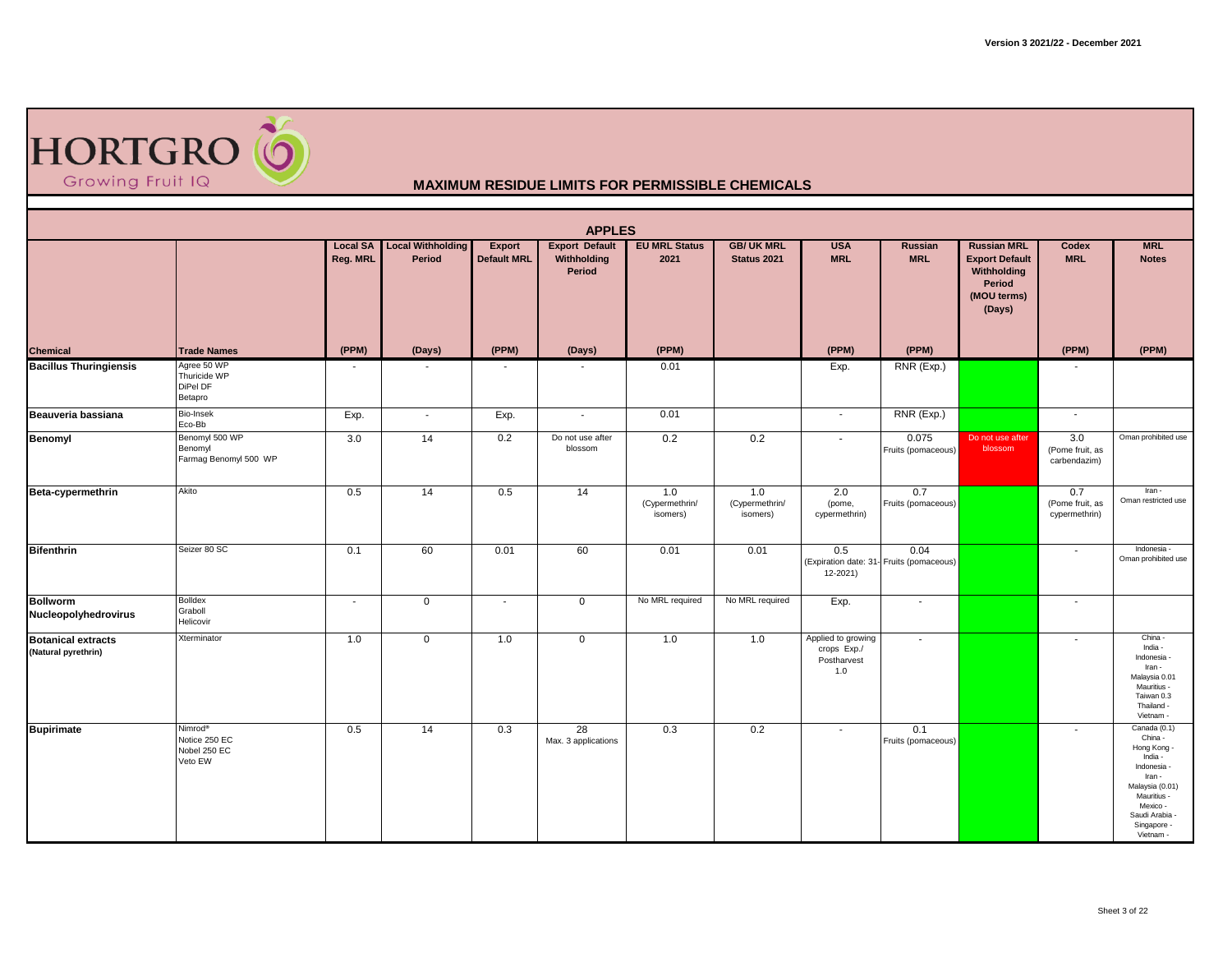

|                         |                                                                                                                                                                       |                             |                                    |                              | <b>APPLES</b>                                               |                                                                  |                                  |                          |                            |                                                                                               |                          |                                                                                                                                                                                               |
|-------------------------|-----------------------------------------------------------------------------------------------------------------------------------------------------------------------|-----------------------------|------------------------------------|------------------------------|-------------------------------------------------------------|------------------------------------------------------------------|----------------------------------|--------------------------|----------------------------|-----------------------------------------------------------------------------------------------|--------------------------|-----------------------------------------------------------------------------------------------------------------------------------------------------------------------------------------------|
|                         |                                                                                                                                                                       | <b>Local SA</b><br>Reg. MRL | <b>Local Withholding</b><br>Period | Export<br><b>Default MRL</b> | <b>Export Default</b><br>Withholding<br>Period              | <b>EU MRL Status</b><br>2021                                     | <b>GB/ UK MRL</b><br>Status 2021 | <b>USA</b><br><b>MRL</b> | Russian<br><b>MRL</b>      | <b>Russian MRL</b><br><b>Export Default</b><br>Withholding<br>Period<br>(MOU terms)<br>(Days) | Codex<br><b>MRL</b>      | <b>MRL</b><br><b>Notes</b>                                                                                                                                                                    |
| <b>Chemical</b>         | <b>Trade Names</b>                                                                                                                                                    | (PPM)                       | (Days)                             | (PPM)                        | (Days)                                                      | (PPM)                                                            |                                  | (PPM)                    | (PPM)                      |                                                                                               | (PPM)                    | (PPM)                                                                                                                                                                                         |
| <b>Bupirimate</b><br>H. | Veto Plus                                                                                                                                                             | 0.5                         | 14                                 | 0.01                         | Not to be used<br>after flowering                           | 0.3                                                              | 0.2                              | $\sim$                   | 0.1<br>Fruits (pomaceous)  | Contact relevant Ag-<br>Chem company to<br>confirm                                            | $\blacksquare$           | Canada (0.1)<br>China -<br>Hong Kong<br>India -<br>Indonesia<br>Iran -<br>Malaysia (0.01)<br>Mauritius -<br>Mexico -<br>Singapore -<br>Vietnam -                                              |
| Hexaconazole            |                                                                                                                                                                       | 0.1                         |                                    |                              |                                                             | 0.01                                                             | 0.01                             |                          | $\overline{\phantom{a}}$   |                                                                                               |                          |                                                                                                                                                                                               |
| <b>Cadusafos</b>        | Rugby 10 ME<br>Rugby 10 G<br>Rugby<br>Hockey 100 EW<br>Soccer 100 EW                                                                                                  | $≤0.01$                     | $\mathbf 0$                        | $≤0.01$                      | $\mathbf 0$                                                 | 0.01                                                             | 0.01                             | $\overline{\phantom{a}}$ | $\sim$                     |                                                                                               | $\sim$                   | Oman restricted use                                                                                                                                                                           |
| Captab/ Captan          | Captab WP<br>Captan 800 WG<br>Thor 500 WP<br>Captan Flo<br>Merpan<br>Sharda Captan 800 WG<br>Captan 800 WG<br>Farmag Captan 500 SC<br>MERPAN® 80 WDG<br>Captan 500 SC | 15.0                        | 14                                 | 10.0                         | 35                                                          | 10.0                                                             | 10.0                             | 25.0                     | 3.0<br>Fruits (pomaceous)  |                                                                                               | 15.0<br>(Pome fruit)     | Oman prohibited use<br>(Banned chemical -<br>Vietnam MARD -<br>Circular 3/2016/TT-<br>BNNPTNT)<br>15.0<br>(In accordance with<br>Codex Standards)                                             |
| Carbaryl                | Sevin XLR Plus<br>Karbaspray 850 WP<br>Carbaryl 850 WP                                                                                                                | 2.5                         | $\overline{7}$<br>14               | 0.01                         | 2 Applications no later<br>than 28 days after full<br>bloom | 0.01                                                             | 0.01                             | 12.0<br>Pome fruit       | 0.05<br>Fruits (pomaceous) |                                                                                               | $\overline{\phantom{a}}$ | Oman prohibited use                                                                                                                                                                           |
| Chlorantraniliprole     | Altacor<br>As part of Voliam Targo (see also<br>abamectin)                                                                                                            | 0.5                         | 14<br>Max. 3<br>applications<br>14 | 0.5                          | 14<br>Max. 3<br>applications                                | 0.5<br>(Unpublished Sante<br>12030/2020 proposed<br>new MRL 0.4) | 0.5                              | 1.2<br>Pome fruit        | 0.5<br>Fruits (pomaceous)  |                                                                                               | 0.4<br>(Pome fruit)      | Canada 0.4<br>[India $0.4$ ]<br>[Indonesia 0.4]<br>[Iran $0.4$ ]<br>[Malaysia 0.4]<br>[Mauritius 0.4]<br>[Oman 0.4]<br>Saudi Arabia 0.4<br>[Singapore 0.4]<br>[Thailand 0.4]<br>[Vietnam 0.4] |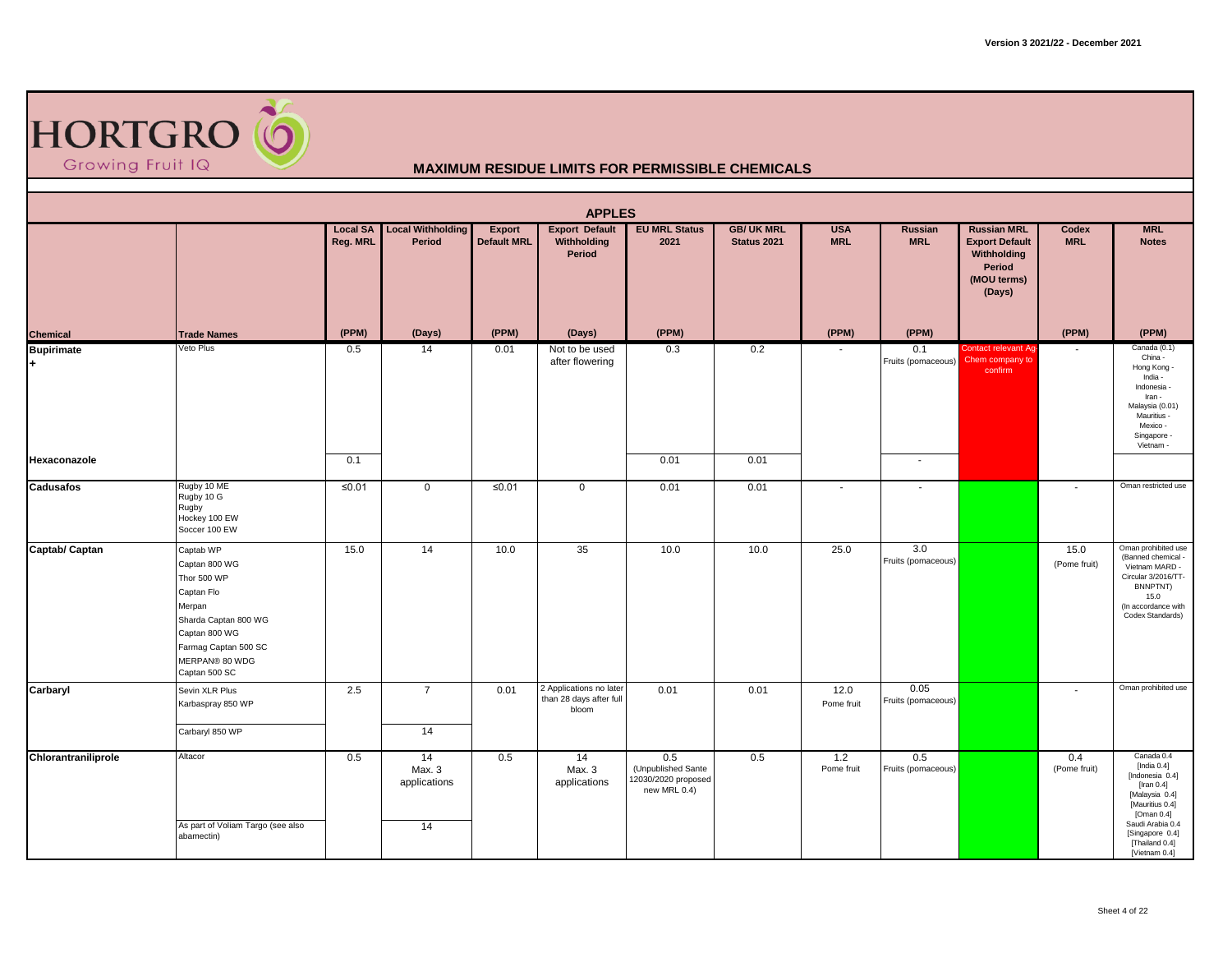

|                                                                             |                                                                                                                                                                                                                                                                                            |                             |                                    |                                     | <b>APPLES</b>                                                      |                              |                                  |                          |                           |                                                                                               |                          |                                                                       |
|-----------------------------------------------------------------------------|--------------------------------------------------------------------------------------------------------------------------------------------------------------------------------------------------------------------------------------------------------------------------------------------|-----------------------------|------------------------------------|-------------------------------------|--------------------------------------------------------------------|------------------------------|----------------------------------|--------------------------|---------------------------|-----------------------------------------------------------------------------------------------|--------------------------|-----------------------------------------------------------------------|
|                                                                             |                                                                                                                                                                                                                                                                                            | <b>Local SA</b><br>Reg. MRL | <b>Local Withholding</b><br>Period | <b>Export</b><br><b>Default MRL</b> | <b>Export Default</b><br>Withholding<br>Period                     | <b>EU MRL Status</b><br>2021 | <b>GB/ UK MRL</b><br>Status 2021 | <b>USA</b><br><b>MRL</b> | Russian<br><b>MRL</b>     | <b>Russian MRL</b><br><b>Export Default</b><br>Withholding<br>Period<br>(MOU terms)<br>(Days) | Codex<br><b>MRL</b>      | <b>MRL</b><br><b>Notes</b>                                            |
| <b>Chemical</b>                                                             | <b>Trade Names</b>                                                                                                                                                                                                                                                                         | (PPM)                       | (Days)                             | (PPM)                               | (Days)                                                             | (PPM)                        |                                  | (PPM)                    | (PPM)                     |                                                                                               | (PPM)                    | (PPM)                                                                 |
| Chlorfenapyr                                                                | Hunter 24 SC<br>Savage 360 SC<br>Saber 360 SC<br>Plumett<br>Sergeant                                                                                                                                                                                                                       | 0.5                         | 30                                 | 0.01                                | Single application not<br>later than the<br>beginning of flowering | 0.01                         | 0.01                             | 0.01                     | $\overline{\phantom{a}}$  |                                                                                               | $\blacksquare$           |                                                                       |
| <b>Chlorpyrifos</b>                                                         | Lirifos 480 EC<br>Chlorifos<br>Chlorban 480 EC<br>Agropyrifos 480 EC<br>Pyrinex 480 EC<br>Klub M5 Chlorpyrifos<br>Pyrinex 250 CS<br>Chlorpyrifos 480 EC<br>Rochlop                                                                                                                         | 0.05                        | 40                                 | 0.01                                | <b>Dormant application</b><br>only, not later than<br>green tip    | 0.01                         | 0.01                             | 0.01                     | 0.5<br>Fruits (pomaceous) |                                                                                               | 1.0<br>(Pome fruit)      | Oman restricted use                                                   |
| Codling moth granulosis virus MADEX                                         | GraCyd                                                                                                                                                                                                                                                                                     | $\sim$                      | 5                                  | $\blacksquare$                      | 5                                                                  | Exp.                         |                                  | Exp.                     | $\overline{\phantom{a}}$  |                                                                                               | $\overline{\phantom{a}}$ |                                                                       |
|                                                                             | Carpovirusine                                                                                                                                                                                                                                                                              |                             | 3                                  |                                     |                                                                    |                              |                                  |                          |                           |                                                                                               |                          |                                                                       |
| <b>Codling moth and Oriental</b><br>fruit moth granulosis virus             | Madex Twin<br>Madex Dual                                                                                                                                                                                                                                                                   | $\overline{\phantom{a}}$    | $\overline{a}$                     | $\blacksquare$                      | $\overline{\phantom{a}}$                                           | $\sim$                       |                                  | $\sim$                   | $\sim$                    |                                                                                               | $\sim$                   |                                                                       |
| Copper (Cu) Oxychloride<br>and other Cu salts including<br>Cupric hydroxide | Fungi Flow<br>Copper Oxychloride 850 WP<br>Farmag Copper Oxychloride<br>Farmag Cu Super<br>Coprox WP<br>Coprox Super<br>Copper-Flow-Plus<br>Copper Count-N<br>Liquicop<br>Demildex<br>Copstar 120 SC<br>Royal Blue<br>Copmaxx<br>Cupra Super<br>Copper Oxychloride Super<br>Copper Kill SC | 20.0                        | 14                                 | 5.0                                 | Not later than<br>Greentip                                         | 5.0                          | 5.0                              | Exp.                     | 5.0<br>Fruits (pomaceous) |                                                                                               | $\sim$                   | China -<br>Hong Kong -<br>Indonesia -<br>Malaysia Exp.<br>Taiwan Exp. |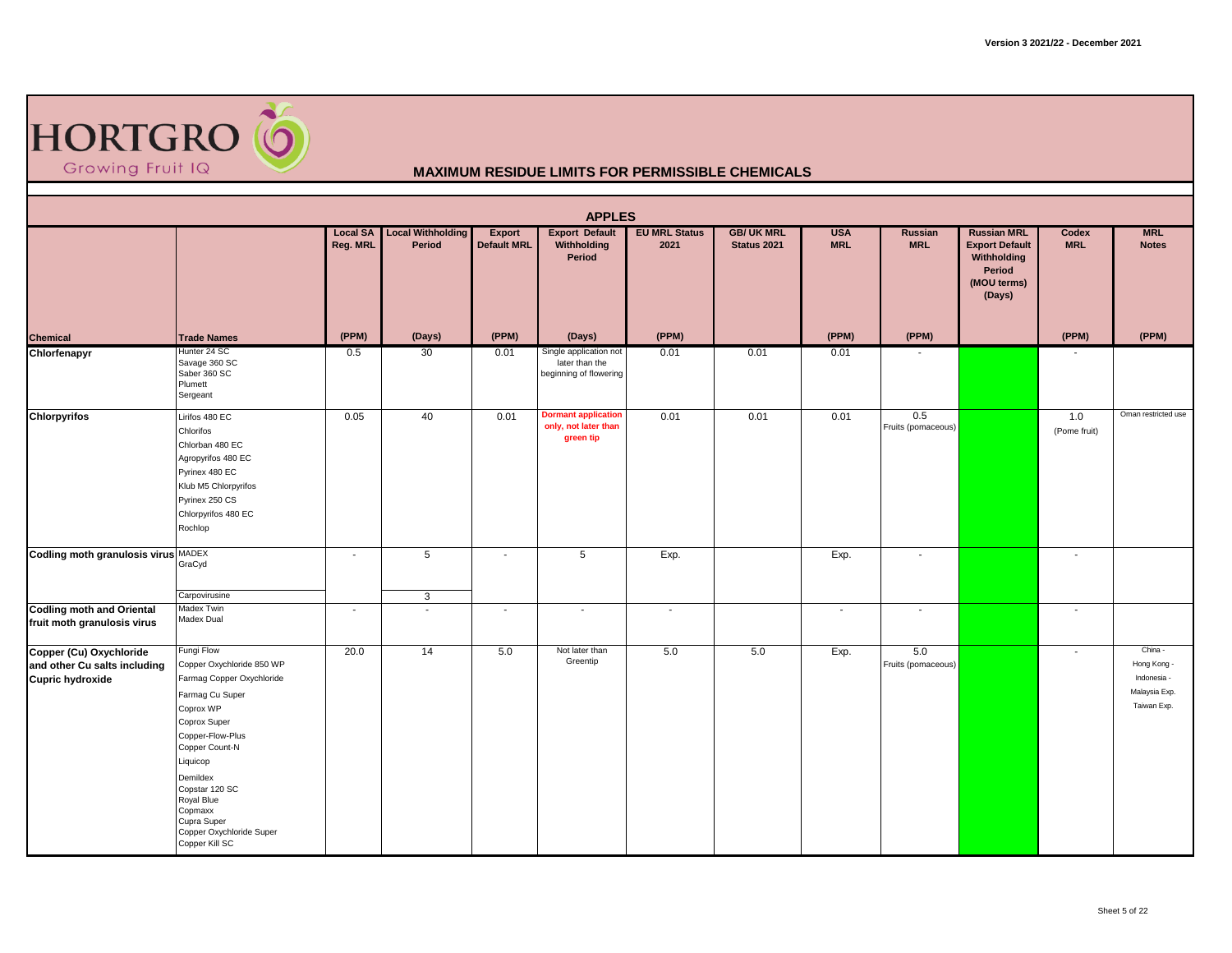| <b>HORTGRO O</b> |  |
|------------------|--|
| Growing Fruit IQ |  |

|                                                                             |                                                                                                                                                                                            |          |                                             |                                     | <b>APPLES</b>                                               |                              |                                  |                          |                              |                                                                                               |                     |                                                                                   |
|-----------------------------------------------------------------------------|--------------------------------------------------------------------------------------------------------------------------------------------------------------------------------------------|----------|---------------------------------------------|-------------------------------------|-------------------------------------------------------------|------------------------------|----------------------------------|--------------------------|------------------------------|-----------------------------------------------------------------------------------------------|---------------------|-----------------------------------------------------------------------------------|
|                                                                             |                                                                                                                                                                                            | Reg. MRL | <b>Local SA</b> Local Withholding<br>Period | <b>Export</b><br><b>Default MRL</b> | <b>Export Default</b><br>Withholding<br>Period              | <b>EU MRL Status</b><br>2021 | <b>GB/ UK MRL</b><br>Status 2021 | <b>USA</b><br><b>MRL</b> | <b>Russian</b><br><b>MRL</b> | <b>Russian MRL</b><br><b>Export Default</b><br>Withholding<br>Period<br>(MOU terms)<br>(Days) | Codex<br><b>MRL</b> | <b>MRL</b><br><b>Notes</b>                                                        |
| <b>Chemical</b>                                                             | <b>Trade Names</b>                                                                                                                                                                         | (PPM)    | (Days)                                      | (PPM)                               | (Days)                                                      | (PPM)                        |                                  | (PPM)                    | (PPM)                        |                                                                                               | (PPM)               | (PPM)                                                                             |
| Cyanamide                                                                   | Dormex<br>Deurbraak<br>Bloomer<br>Dorcy<br>Cyan<br>Cymex<br>Alert 520 SL<br>Liberate                                                                                                       | 0.05     | Dormant application                         | 0.01                                | Dormant application<br>only                                 | 0.01                         | 0.01                             |                          |                              |                                                                                               |                     |                                                                                   |
| Cyantraniliprole                                                            | Exirel 100 SE                                                                                                                                                                              | 0.5      | $\overline{7}$                              | 0.5                                 | $\overline{7}$                                              | 0.8                          | 0.8                              | 1.5                      | $\sim$                       |                                                                                               | 0.8<br>Pome fruit   | Hong Kong -<br>Taiwan -                                                           |
| Cyhexatin<br>(Do not exceed 1 liter Acarstin Flo<br>600 SC (600g a.i) / ha) | Acarstin Flo                                                                                                                                                                               | 2.0      | $\mathbf{3}$                                | 0.2                                 | 35<br>Only one application<br>per season                    | 0.2                          | 0.2                              | $\sim$                   | 0.2<br>Fruits (pomaceous)    |                                                                                               | 0.2                 | Canada (0.1)<br>Iran Banned<br>Oman prohibited use<br>Taiwan<br>prohibited - 0.00 |
| Cypermethrin                                                                | Cyperin<br>Cypermethrin 200 EC<br>Polytrin 200 EC<br>Avi-Sipermetrin EC<br>Kemprin 200 EC<br><b>Bitrad Cypermethrin</b><br>Farmag Cypermethrin<br>Sipermetrien<br>Cymet<br>Cypermethrin EC | 0.5      | 14                                          | 0.5                                 | 14                                                          | 1.0                          | 1.0                              | 2.0<br>Pome fruit        | 0.7<br>Fruits (pomaceous)    |                                                                                               | 0.7<br>Pome fruit   | Oman restricted use                                                               |
| Cyprodinil                                                                  | Chorus<br>Mirano 50 WG<br>Choir 500 WDG<br>Chant 500 WDG                                                                                                                                   | 0.1      | 74                                          | 0.1                                 | 74<br>Not later than full<br>blossom<br>Max. 4 applications | 2.0                          | 2.0                              | 1.7<br>Pome fruit        | 1.0<br>Fruits (pomaceous)    |                                                                                               | 2.0<br>Pome fruit   | Indonesia 0.05<br>Saudi Arabia 0.05                                               |
| Deltamethrin                                                                | Decis Forte<br>Delta-Thrin 25 EC<br>Celtis 25 EC<br>Delmet 250 EC<br>Servus 25 EC<br>Deltamethrin 25 EC                                                                                    | 0.1      | EC-7 SC-14                                  | 0.1                                 | EC-7 SC-14                                                  | 0.2                          | 0.2                              | 0.2<br>Pome fruit        | 0.2<br>Fruits (pomaceous)    |                                                                                               | 0.2                 | Mexico -                                                                          |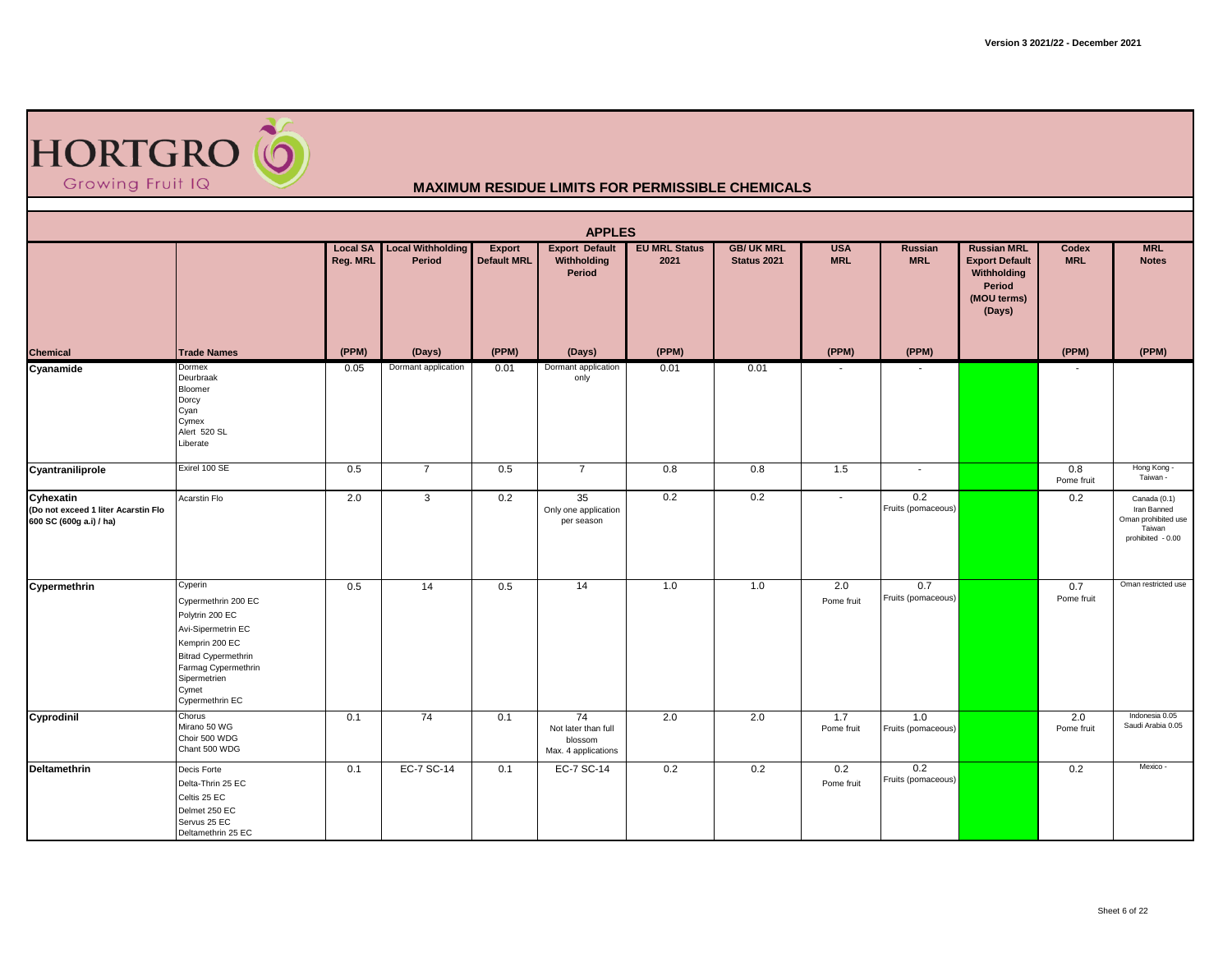

| <b>APPLES</b><br><b>Local SA Local Withholding</b> |                                                                                                     |          |                |                                     |                                                                                    |                              |                                 |                          |                              |                                                                                               |                     |                                                                                                                                                                         |  |  |
|----------------------------------------------------|-----------------------------------------------------------------------------------------------------|----------|----------------|-------------------------------------|------------------------------------------------------------------------------------|------------------------------|---------------------------------|--------------------------|------------------------------|-----------------------------------------------------------------------------------------------|---------------------|-------------------------------------------------------------------------------------------------------------------------------------------------------------------------|--|--|
|                                                    |                                                                                                     | Reg. MRL | Period         | <b>Export</b><br><b>Default MRL</b> | <b>Export Default</b><br>Withholding<br>Period                                     | <b>EU MRL Status</b><br>2021 | <b>GB/UK MRL</b><br>Status 2021 | <b>USA</b><br><b>MRL</b> | <b>Russian</b><br><b>MRL</b> | <b>Russian MRL</b><br><b>Export Default</b><br>Withholding<br>Period<br>(MOU terms)<br>(Days) | Codex<br><b>MRL</b> | <b>MRL</b><br><b>Notes</b>                                                                                                                                              |  |  |
| Chemical                                           | <b>Trade Names</b>                                                                                  | (PPM)    | (Days)         | (PPM)                               | (Days)                                                                             | (PPM)                        |                                 | (PPM)                    | (PPM)                        |                                                                                               | (PPM)               | (PPM)                                                                                                                                                                   |  |  |
| <b>Dichlorvos</b>                                  | Devipan 100 EC                                                                                      | 0.1      | $\overline{7}$ | 0.01                                | 14                                                                                 | 0.01                         | 0.01                            |                          | 0.05<br>Fruits (pomaceous)   |                                                                                               |                     | Oman prohibited use                                                                                                                                                     |  |  |
| Didecyldimethylammoniumchl Sporekill<br>oride      | Quattro-Kill<br>Terminator<br>Spore-Attack                                                          | 20.0     | $\overline{0}$ | 0.1                                 | Do not use on export<br>fruit<br>Contact relevant<br>Ag-Chem company to<br>confirm | 0.1                          | 0.1                             | $\sim$                   | $\sim$                       |                                                                                               | $\sim$              | Saudi Arabia                                                                                                                                                            |  |  |
| Difenoconazole                                     | Score<br>Defender 250 EC<br>Divino 250 EC<br>Farmag Difenoconazole 250 EC<br>Scope 250 EC           | 0.2      | 14             | 0.2                                 | $\overline{14}$                                                                    | 0.8                          | 0.8                             | 5.0<br>Pome fruit        | 1.0<br>Fruits (pomaceous)    |                                                                                               | 4.0<br>(Pome fruit) | India 0.01<br>Canada (0.1)                                                                                                                                              |  |  |
|                                                    | D-Zole EC                                                                                           |          | 21             |                                     | 21                                                                                 |                              |                                 |                          |                              |                                                                                               |                     |                                                                                                                                                                         |  |  |
| Diphenylamine                                      | Shield Liquid DPA<br>No scald DPA<br>Ecofog 100                                                     | 10.0     | PHT            | 0.05                                | Not for use on fruit<br>for EU                                                     | 0.05                         | 0.05                            | 10.0                     | 10.0<br>Apples               |                                                                                               | 10.0                |                                                                                                                                                                         |  |  |
| <b>Dithianon</b>                                   | Delan<br>Sense 660 WDG<br>Nugget 660 WDG<br>Alaris WG<br>Detect 400 SC<br>Inspect 400 SC<br>Maccani | 2.0      | 21             | 2.0                                 | 21<br>28                                                                           | 3.0                          | 3.0                             | 5.0<br>Pome fruit        | 5.0<br>Fruits (pomaceous)    |                                                                                               | 1.0<br>Pome fruit   | India 0.1<br>[Indonesia 1.0]<br>[Iran $1.0$ ]<br>[Malaysia 1.0]<br>[Mauritius 1.0]<br>[Oman 1.0]<br>[Singapore 1.0]<br>[Thailand 1.0]<br>Switzerland 0.3<br>Vietnam 1.0 |  |  |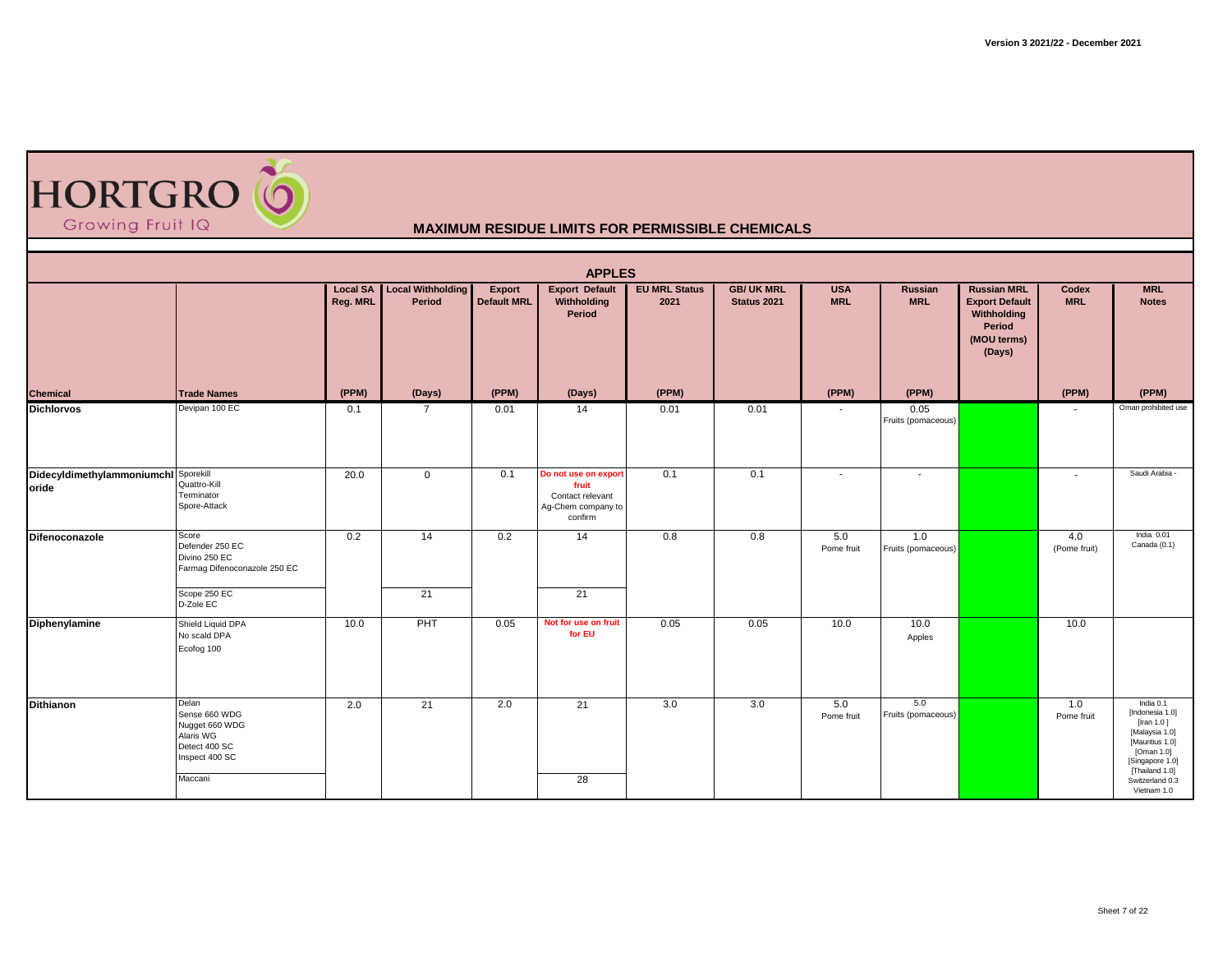

|                                                                   | <b>APPLES</b><br><b>Local Withholding</b><br><b>EU MRL Status</b><br><b>GB/ UK MRL</b><br><b>Local SA</b><br>Export<br><b>Export Default</b><br><b>USA</b><br>Russian<br><b>Russian MRL</b><br>Codex<br><b>MRL</b> |          |                               |                          |                                                 |        |                    |                          |                            |                                                                         |                    |                                                                                                                                                                      |  |  |  |
|-------------------------------------------------------------------|--------------------------------------------------------------------------------------------------------------------------------------------------------------------------------------------------------------------|----------|-------------------------------|--------------------------|-------------------------------------------------|--------|--------------------|--------------------------|----------------------------|-------------------------------------------------------------------------|--------------------|----------------------------------------------------------------------------------------------------------------------------------------------------------------------|--|--|--|
|                                                                   |                                                                                                                                                                                                                    | Reg. MRL | Period                        | <b>Default MRL</b>       | Withholding<br>Period                           | 2021   | <b>Status 2021</b> | <b>MRL</b>               | <b>MRL</b>                 | <b>Export Default</b><br>Withholding<br>Period<br>(MOU terms)<br>(Days) | <b>MRL</b>         | <b>Notes</b>                                                                                                                                                         |  |  |  |
| Chemical                                                          | <b>Trade Names</b>                                                                                                                                                                                                 | (PPM)    | (Days)                        | (PPM)                    | (Days)                                          | (PPM)  |                    | (PPM)                    | (PPM)                      |                                                                         | (PPM)              | (PPM)                                                                                                                                                                |  |  |  |
| <b>Dithianon</b><br>+                                             | Combine 160 WDG<br>Combo 160 WDG                                                                                                                                                                                   | 2.0      | 21                            | 2.0                      | 21                                              | 3.0    | 3.0                | 5.0<br>Pome fruit        | 5.0<br>Fruits (pomaceous)  |                                                                         | 1.0<br>Pome fruit  | India 0.1<br>[Indonesia 1.0]<br>[Iran 1.0]<br>[Malaysia 1.0]<br>[Mauritius 1.0]<br>[Oman 1.0]<br>[Singapore 1.0]<br>[Thailand 1.0]<br>Switzerland 0.3<br>Vietnam 1.0 |  |  |  |
| Trifloxystrobin                                                   |                                                                                                                                                                                                                    | 0.1      |                               | 0.1                      |                                                 | 0.7    | 0.7                | 0.5<br>Pome fruit        | 0.5<br>Fruits (pomaceous)  |                                                                         | 0.7<br>Pome fruit  |                                                                                                                                                                      |  |  |  |
| <b>Dodine</b>                                                     | Antagon<br>Syllit                                                                                                                                                                                                  | 1.0      | 14                            | 0.9                      | 14<br>Max. 3 applications<br>60 days for export | 0.9    | 0.9                | 5.0                      | 5.0<br>Fruits (pomaceous)  |                                                                         | 5.0<br>Pome fruit  |                                                                                                                                                                      |  |  |  |
|                                                                   |                                                                                                                                                                                                                    |          |                               |                          | market                                          |        |                    |                          |                            |                                                                         |                    |                                                                                                                                                                      |  |  |  |
| <b>Emamectin benzoate</b>                                         | Promec 20 EW (in combination with<br>Clarity)                                                                                                                                                                      | 0.01     | 28                            | 0.01                     | 28                                              | 0.02   | 0.02               | 0.025<br>Pome fruit      | 0.05<br>Fruits (pomaceous) |                                                                         | 0.02<br>Pome fruit |                                                                                                                                                                      |  |  |  |
|                                                                   | Vitex 50 (In combination with Clarity)<br>Proclaim (in combination with Insegar)<br>Emma                                                                                                                           |          | 21                            |                          |                                                 |        |                    |                          |                            |                                                                         |                    |                                                                                                                                                                      |  |  |  |
| Entomopathogenic                                                  | Warlock 19.2 EC<br>Cryptonem                                                                                                                                                                                       | $\sim$   | 14<br>$\overline{0}$          | $\overline{\phantom{a}}$ | 14<br>$\mathbf 0$                               | $\sim$ |                    | $\overline{\phantom{a}}$ | $\sim$                     |                                                                         | $\sim$             |                                                                                                                                                                      |  |  |  |
| nematodes for weevil and<br>codling moth control<br>Esfenvalerate |                                                                                                                                                                                                                    |          |                               |                          |                                                 |        |                    |                          |                            |                                                                         |                    |                                                                                                                                                                      |  |  |  |
|                                                                   | Sumi-Alpha 200 EC<br>Sumi-Alpha 200 EW                                                                                                                                                                             | 0.5      | 14                            | 0.1                      | 42                                              | 0.1    | 0.1                | 1.0                      | 0.1<br>Fruits (pomaceous)  |                                                                         | $\sim$             | India -<br>Indonesia -<br>Malaysia (0.01)<br>Mauritius -<br>Saudi Arabia -<br>Singapore -<br>Thailand -<br>Vietnam -                                                 |  |  |  |
| Etoxazole                                                         | Smite                                                                                                                                                                                                              | 0.2      | 42<br>Single application only | 0.07                     | 65<br>Single application only                   | 0.07   | 0.07               | 0.2<br>Pome fruit        | $\sim$                     |                                                                         | 0.07<br>Pome fruit |                                                                                                                                                                      |  |  |  |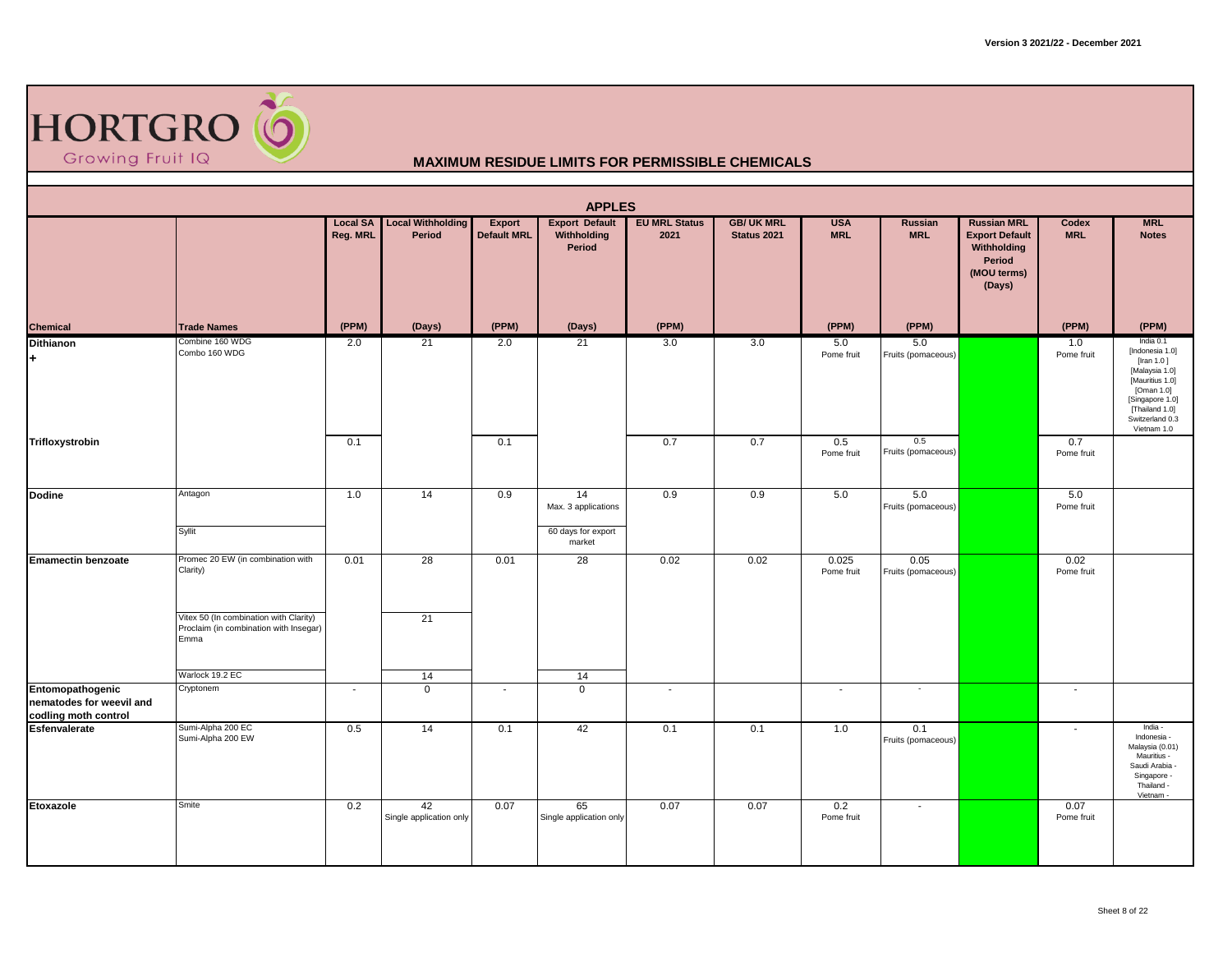

| <b>APPLES</b><br>Local Withholding |                                                  |                             |                |                              |                                                          |                                                                                |                                        |                          |                           |                                                                                               |                          |                                                                                                                                                                                   |  |  |
|------------------------------------|--------------------------------------------------|-----------------------------|----------------|------------------------------|----------------------------------------------------------|--------------------------------------------------------------------------------|----------------------------------------|--------------------------|---------------------------|-----------------------------------------------------------------------------------------------|--------------------------|-----------------------------------------------------------------------------------------------------------------------------------------------------------------------------------|--|--|
|                                    |                                                  | <b>Local SA</b><br>Reg. MRL | Period         | Export<br><b>Default MRL</b> | <b>Export Default</b><br>Withholding<br>Period           | <b>EU MRL Status</b><br>2021                                                   | <b>GB/UK MRL</b><br><b>Status 2021</b> | <b>USA</b><br><b>MRL</b> | Russian<br><b>MRL</b>     | <b>Russian MRL</b><br><b>Export Default</b><br>Withholding<br>Period<br>(MOU terms)<br>(Days) | Codex<br><b>MRL</b>      | <b>MRL</b><br><b>Notes</b>                                                                                                                                                        |  |  |
| <b>Chemical</b>                    | <b>Trade Names</b>                               | (PPM)                       | (Days)         | (PPM)                        | (Days)                                                   | (PPM)                                                                          |                                        | (PPM)                    | (PPM)                     |                                                                                               | (PPM)                    | (PPM)                                                                                                                                                                             |  |  |
| Fenazaquin                         | Pride 200 SC<br>Vanity 200 SC<br>Superior 200 SC | 0.05                        | 30             | 0.05                         | 30<br>Single application only                            | 0.1<br>EU MRL 0.15 from<br>27/01/2022 EU<br>Commission<br>Regulation 2021/1110 | 0.1                                    | 0.6<br>Pome fruit        | 0.2<br>Fruits (pomaceous) |                                                                                               |                          | China -<br>Hong Kong -<br>India -<br>Indonesia -<br>Malaysia (0.01)<br>Mauritius -<br>Mexico -<br>Singapore -<br>Vietnam -                                                        |  |  |
| Fenbuconazole                      | Indar 50 EW                                      | 0.1                         | 14             | 0.1                          | $\overline{14}$<br>Max. 4 applications                   | 0.5                                                                            | 0.5                                    | 0.4                      | 0.1<br>Fruits (pomaceous) |                                                                                               | 0.5<br>Pome fruit        |                                                                                                                                                                                   |  |  |
| Fenbutatin-oxide                   | Fenbutatin 550 SC                                | 2.0                         | 14             | 0.01                         | Not later than 75%<br>petal fall                         | 0.01                                                                           | 0.01                                   | 15.0                     | 5.0<br>Fruits (pomaceous) |                                                                                               | 5.0<br>Pome fruit        |                                                                                                                                                                                   |  |  |
| Fenoxycarb                         | Insegar                                          | 1.0                         | 21             | 0.7                          | 21<br>1st or 2nd generation<br>Max. 4 applications       | 0.7                                                                            | 0.7                                    | $\sim$                   | 1.0<br>Fruits (pomaceous) | Contact relevant Ag<br>Chem company to<br>confirm                                             | $\overline{\phantom{a}}$ | Canada (0.1)<br>China -<br>Hong Kong -<br>India -<br>Indonesia -<br>Iran -<br>Malaysia (0.01)<br>Mauritius -<br>Mexico -<br>Saudi Arabia<br>Singapore -<br>Taiwan 0.01<br>Vietnam |  |  |
| Fenpyroximate                      | Lesson 50 EC                                     | 0.2                         | 30             | 0.2                          | 30<br>Contact relevant Ag-<br>Chem company to<br>confirm | 0.3                                                                            | 0.3                                    | 0.3<br>Pome fruit        | 0.3<br>Fruits (pomaceous) |                                                                                               | 0.2                      |                                                                                                                                                                                   |  |  |
| Fludioxonil                        | Scholar<br>Teacher 230 SC<br>Target 200 WDG      | 5.0                         | $\overline{1}$ | 5.0                          | $\mathbf{1}$                                             | 5.0                                                                            | 5.0                                    | 5.0<br>Pome fruit        | 5.0<br>Fruits (pomaceous) |                                                                                               | 5.0<br>Pome fruit        |                                                                                                                                                                                   |  |  |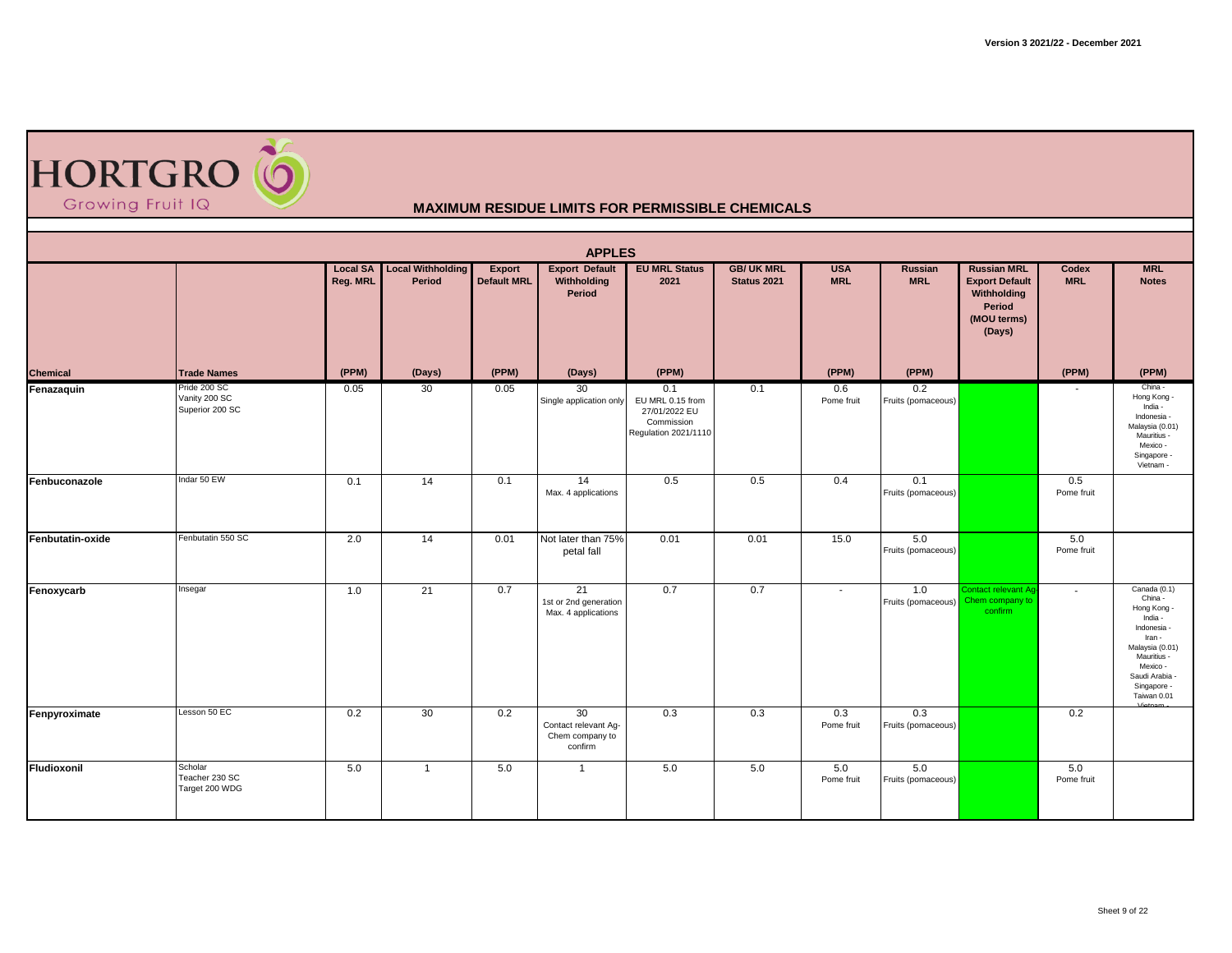| HORTGRO <sup>6</sup><br>Growing Fruit IQ<br><b>MAXIMUM RESIDUE LIMITS FOR PERMISSIBLE CHEMICALS</b> |                                                                                    |                             |                                    |                              |                                                    |                              |                                  |                          |                           |                                                                                               |                     |                                                                                                                                                                                                                     |  |  |
|-----------------------------------------------------------------------------------------------------|------------------------------------------------------------------------------------|-----------------------------|------------------------------------|------------------------------|----------------------------------------------------|------------------------------|----------------------------------|--------------------------|---------------------------|-----------------------------------------------------------------------------------------------|---------------------|---------------------------------------------------------------------------------------------------------------------------------------------------------------------------------------------------------------------|--|--|
|                                                                                                     | <b>APPLES</b>                                                                      |                             |                                    |                              |                                                    |                              |                                  |                          |                           |                                                                                               |                     |                                                                                                                                                                                                                     |  |  |
|                                                                                                     |                                                                                    | <b>Local SA</b><br>Reg. MRL | <b>Local Withholding</b><br>Period | Export<br><b>Default MRL</b> | <b>Export Default</b><br>Withholding<br>Period     | <b>EU MRL Status</b><br>2021 | <b>GB/ UK MRL</b><br>Status 2021 | <b>USA</b><br><b>MRL</b> | Russian<br><b>MRL</b>     | <b>Russian MRL</b><br><b>Export Default</b><br>Withholding<br>Period<br>(MOU terms)<br>(Days) | Codex<br><b>MRL</b> | <b>MRL</b><br><b>Notes</b>                                                                                                                                                                                          |  |  |
| Chemical                                                                                            | <b>Trade Names</b>                                                                 | (PPM)                       | (Days)                             | (PPM)                        | (Days)                                             | (PPM)                        |                                  | (PPM)                    | (PPM)                     |                                                                                               | (PPM)               | (PPM)                                                                                                                                                                                                               |  |  |
| Flufenoxuron                                                                                        | Pitch 100 DC<br>Torrent 100 DC                                                     | 0.05                        | 75                                 | 0.01                         | Contact relevant Ag-<br>Chem company to<br>confirm | 0.01                         | 0.5                              | 0.5<br>Import tolerance  |                           |                                                                                               |                     | China -<br>India -<br>Indonesia -<br>Iran -<br>Malaysia (0.01)<br>Mauritius -<br>Mexico -<br>Singapore -<br>Taiwan -<br>Vietnam -                                                                                   |  |  |
| Fluopyram<br>l+                                                                                     | Luna Experience                                                                    | 0.6                         | 28                                 | 0.6                          | 28<br>Max.3 applications                           | 0.8                          | 0.6                              | 0.8                      | 0.5<br>Fruits (pomaceous) |                                                                                               | 0.5<br>(Pome fruit) | China 0.5<br>Hong Kong -<br>[India $0.5$ ]<br>[Indonesia 0.5]<br>[Iran 0.5]<br>[Malaysia 0.5]<br>[Mauritius 0.5]<br>Mexico 0.3<br>[Oman 0.5]<br>Saudi Arabia 0.5<br>[Singapore 0.5]<br>Taiwan 0.5<br>[Thailand 0.5] |  |  |
| Tebuconazole                                                                                        |                                                                                    | 0.3                         |                                    | 0.3                          |                                                    | 0.3                          | 0.3                              | 1.0<br>Pome fruit        |                           |                                                                                               | 1.0                 | Canada 0.1<br>Mexico 0.05                                                                                                                                                                                           |  |  |
| <b>Flusilazole</b>                                                                                  | Flusilazole 100 EC<br>Intensive 100 EW<br>Manage 100 EW<br>Flustar WG<br>Galactica | 0.1                         | 14<br>21                           | 0.01                         | 42<br>Max. 4 applications                          | 0.01                         | 0.01                             | $\tilde{\phantom{a}}$    | 0.3<br>Fruits (pomaceous) |                                                                                               | 0.3<br>Pome fruit   |                                                                                                                                                                                                                     |  |  |
| Fluxapyroxad                                                                                        | Sercadis (Refer to label for<br>compulsary mixing partner)                         | 0.05                        | 56                                 | 0.05                         | 56                                                 | 0.9                          | 0.9                              | 0.8                      | $\sim$                    |                                                                                               | 0.9<br>Pome fruit   | Hong Kong -                                                                                                                                                                                                         |  |  |
| Formetanate                                                                                         | Dicarzol                                                                           | 0.1                         | 100                                | 0.01                         | Not after blossom                                  | 0.01                         | 0.01                             | $\overline{\phantom{a}}$ | $\overline{\phantom{a}}$  |                                                                                               | $\blacksquare$      |                                                                                                                                                                                                                     |  |  |

Г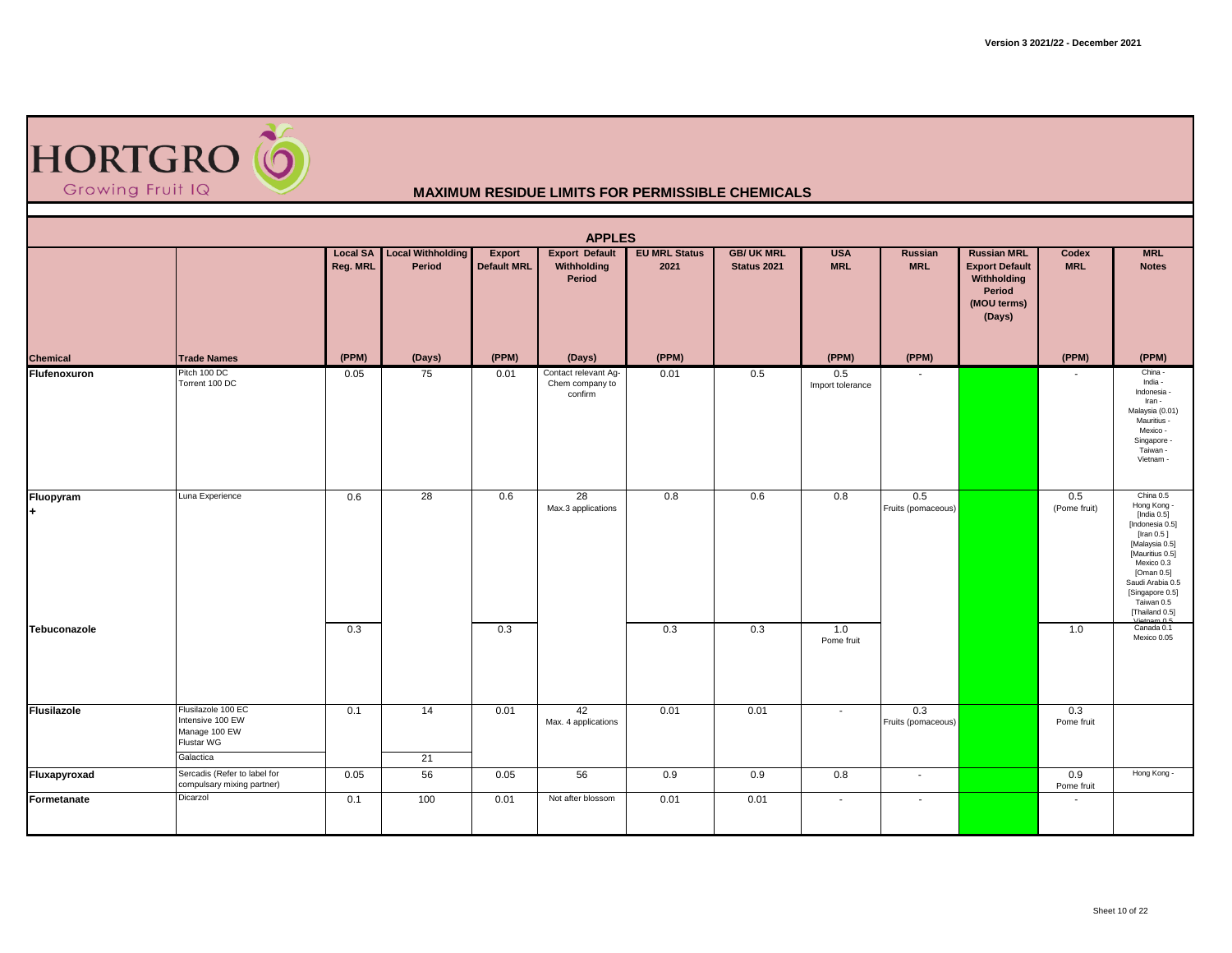

| <b>APPLES</b><br><b>Local Withholding</b><br><b>Export Default</b><br><b>EU MRL Status</b><br><b>GB/ UK MRL</b><br><b>Russian MRL</b><br><b>Local SA</b><br><b>USA</b><br><b>MRL</b><br>Russian<br>Codex |                                |          |                                                                                          |                              |                                                                                          |                                                                                                       |                                                                                                       |                |                           |                                                                         |                                        |                                                                                                                                                                                                           |  |  |
|----------------------------------------------------------------------------------------------------------------------------------------------------------------------------------------------------------|--------------------------------|----------|------------------------------------------------------------------------------------------|------------------------------|------------------------------------------------------------------------------------------|-------------------------------------------------------------------------------------------------------|-------------------------------------------------------------------------------------------------------|----------------|---------------------------|-------------------------------------------------------------------------|----------------------------------------|-----------------------------------------------------------------------------------------------------------------------------------------------------------------------------------------------------------|--|--|
|                                                                                                                                                                                                          |                                | Reg. MRL | Period                                                                                   | Export<br><b>Default MRL</b> | Withholding<br>Period                                                                    | 2021                                                                                                  | Status 2021                                                                                           | <b>MRL</b>     | <b>MRL</b>                | <b>Export Default</b><br>Withholding<br>Period<br>(MOU terms)<br>(Days) | <b>MRL</b>                             | <b>Notes</b>                                                                                                                                                                                              |  |  |
| <b>Chemical</b>                                                                                                                                                                                          | <b>Trade Names</b>             | (PPM)    | (Days)                                                                                   | (PPM)                        | (Days)                                                                                   | (PPM)                                                                                                 |                                                                                                       | (PPM)          | (PPM)                     |                                                                         | (PPM)                                  | (PPM)                                                                                                                                                                                                     |  |  |
| <b>Furfural</b>                                                                                                                                                                                          | Crop Guard                     | 0.1      | $\mathbf 0$                                                                              | 0.1                          | 0                                                                                        | 1.0                                                                                                   | 1.0                                                                                                   | $\blacksquare$ | $\overline{\phantom{a}}$  |                                                                         |                                        | China -<br>Hong Kong -<br>India -<br>Indonesia -<br>Iran -<br>Malaysia (0.01)<br>Mauritius -<br>Mexico -<br>Oman -<br>Saudi Arabia<br>Singapore -<br>Switzerland -<br>Taiwan -<br>Thailand -<br>Vietnam - |  |  |
| Gamma-cyhalothrin                                                                                                                                                                                        | Vantex 60 CS                   | 0.2      | $\overline{14}$                                                                          | 0.08                         | Contact relevant<br>Agchem company<br>to confirm                                         | 0.08<br>Lambda-cyhalothrin<br>(includes gamma-<br>cyhalothrin) (sum of<br>R,S and S,R isomers)<br>(F) | 0.08<br>Lambda-cyhalothrin<br>(includes gamma-<br>cyhalothrin) (sum of<br>R,S and S,R isomers)<br>(F) | 0.3            | 0.1<br>Fruits (pomaceous) | Contact relevant<br>Agchem company<br>to confirm                        | 0.2<br>(Pome fruit, as<br>cyhalothrin) | Oman restricted use                                                                                                                                                                                       |  |  |
| Gibberellins                                                                                                                                                                                             | Novagib 10 SL<br>Regulex 10 SG | 0.05     | Not later than 3<br>weeks after full bloom<br>Not later than 7<br>weeks after full bloom | 0.05                         | Not later than 3 weeks<br>after full bloom<br>Not later than 7<br>weeks after full bloom | No MRL required                                                                                       | No MRL required                                                                                       | Exp.           | RNR (Exp.)                |                                                                         | $\blacksquare$                         | China -<br>Hong Kong -<br>India -<br>Indonesia -<br>Iran -<br>Malaysia (0.01)<br>Mauritius -<br>Mexico -<br>Singapore<br>Thailand -<br>Vietnam -                                                          |  |  |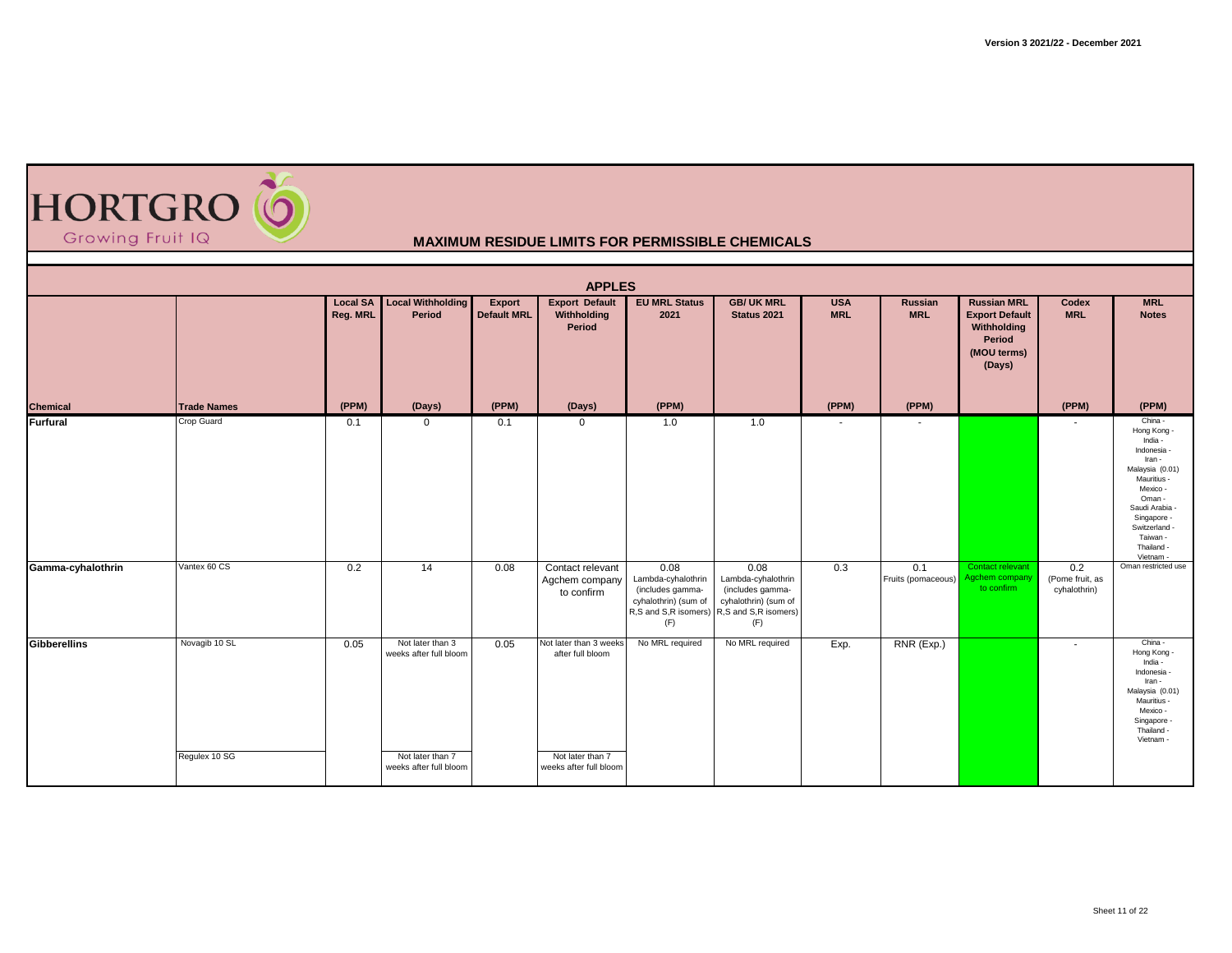

|                                                                                              |                                                                                                                                                                                                                                                                                  |                             |                                                                                                         |                              | <b>APPLES</b>                                                                            |                                                                                |                                  |                          |                           |                                                                                                                        |                     |                            |
|----------------------------------------------------------------------------------------------|----------------------------------------------------------------------------------------------------------------------------------------------------------------------------------------------------------------------------------------------------------------------------------|-----------------------------|---------------------------------------------------------------------------------------------------------|------------------------------|------------------------------------------------------------------------------------------|--------------------------------------------------------------------------------|----------------------------------|--------------------------|---------------------------|------------------------------------------------------------------------------------------------------------------------|---------------------|----------------------------|
|                                                                                              |                                                                                                                                                                                                                                                                                  | <b>Local SA</b><br>Reg. MRL | <b>Local Withholding</b><br>Period                                                                      | Export<br><b>Default MRL</b> | <b>Export Default</b><br>Withholding<br>Period                                           | <b>EU MRL Status</b><br>2021                                                   | <b>GB/ UK MRL</b><br>Status 2021 | <b>USA</b><br><b>MRL</b> | Russian<br><b>MRL</b>     | <b>Russian MRL</b><br><b>Export Default</b><br>Withholding<br>Period<br>(MOU terms)<br>(Days)                          | Codex<br><b>MRL</b> | <b>MRL</b><br><b>Notes</b> |
| Chemical<br>Imidacloprid                                                                     | <b>Trade Names</b>                                                                                                                                                                                                                                                               | (PPM)                       | (Days)                                                                                                  | (PPM)                        | (Days)                                                                                   | (PPM)                                                                          |                                  | (PPM)                    | (PPM)                     |                                                                                                                        | (PPM)               | (PPM)                      |
| Note:<br><b>EU</b> authorisation amendment/<br>possible related MRL<br>implications pending. | Warrant 350 SC<br>Warrant 70 WG<br>Imidacloprid 350 SC<br>Confidor WG<br>Imidacloprid 350<br>Bandit 350 SC<br>Kohinor 350 SC<br>Provado 350 SC<br>Sharda Imidacloprid 350 SC<br>Starbug<br>Cyrus SC<br>Cyrus WG<br>Apache 350 SC<br>Inida 350 SC<br>Emit 700 WDG<br>Cast 700 WDG | 0.2                         | Soil application: Apply<br>after petal drop up to<br>21 days after flowering<br>120<br>Soil application | 0.01                         | Soil application:<br>1 Application after<br>petal drop up to 21<br>days after full bloom | 0.5<br>EU MRL 0.01 from<br>16/05/2022 EU<br>Commission<br>Regulation 2021/1881 | 0.5                              | 0.5                      | 0.5<br>Fruits (pomaceous) | Soil application:<br>1 Application after<br>betal drop up to 21<br>days after full<br>bloom<br>120<br>Soil application | 0.5                 | Oman restricted use        |
| Indoxacarb<br>Note:<br><b>EU</b> authorisation amendment/                                    | Margin 300 WDG<br>Doxstar flo<br>Session 300 WDG                                                                                                                                                                                                                                 | 1.0                         | 28                                                                                                      | 0.5                          | 28<br>Max. 3 applications                                                                | 0.5                                                                            | 0.5                              | 1.0<br>Pome fruit        | 0.5<br>Fruits (pomaceous) |                                                                                                                        | 0.5                 | Canada (0.1)               |
| possible related MRL<br>implications pending.                                                | Steward<br>Margin 300 WDG<br>Session 300 WD<br>Indo 300 WDG<br>InCide 300 WG<br>Addition 150 SC<br>Advance 150 SC<br>Swat 150 SC<br>Steward 150 EC                                                                                                                               |                             |                                                                                                         |                              | 28<br>Max. 4 applications<br>28<br>Max. 2 applications                                   |                                                                                |                                  |                          |                           |                                                                                                                        |                     |                            |
| Indoxacarb                                                                                   | Plemax                                                                                                                                                                                                                                                                           | 1.0                         | 28                                                                                                      | 0.5                          | 28                                                                                       | 0.5                                                                            | 0.5                              | 1.0                      | 0.5                       | 28                                                                                                                     | 0.5                 |                            |
| ÷                                                                                            |                                                                                                                                                                                                                                                                                  |                             |                                                                                                         |                              |                                                                                          |                                                                                |                                  | (Pome fruit)             | Fruits (pomaceous)        |                                                                                                                        |                     |                            |
| Novaluron                                                                                    |                                                                                                                                                                                                                                                                                  | 0.5                         |                                                                                                         |                              |                                                                                          | 2.0                                                                            | 2.0                              | 3.0<br>(Pome fruit)      | 3.0<br>Fruits (pomaceous) |                                                                                                                        | 3.0<br>(Pome fruit) |                            |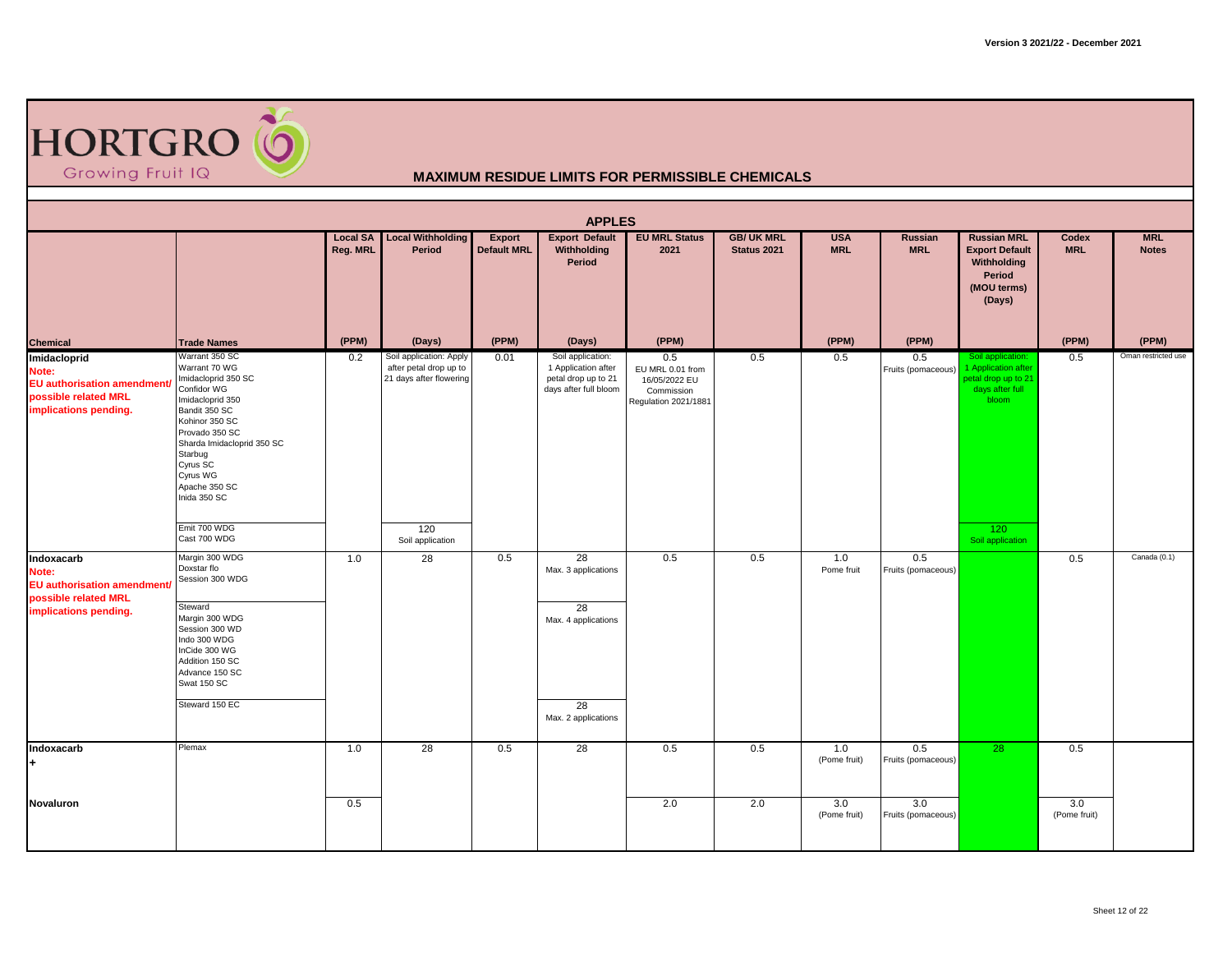

|                    |                                                                                                                                                         |                             |                                    |                              | <b>APPLES</b>                                                                                            |                              |                                  |                          |                           |                                                                                               |                                                                             |                            |
|--------------------|---------------------------------------------------------------------------------------------------------------------------------------------------------|-----------------------------|------------------------------------|------------------------------|----------------------------------------------------------------------------------------------------------|------------------------------|----------------------------------|--------------------------|---------------------------|-----------------------------------------------------------------------------------------------|-----------------------------------------------------------------------------|----------------------------|
|                    |                                                                                                                                                         | <b>Local SA</b><br>Reg. MRL | <b>Local Withholding</b><br>Period | Export<br><b>Default MRL</b> | <b>Export Default</b><br>Withholding<br>Period                                                           | <b>EU MRL Status</b><br>2021 | <b>GB/ UK MRL</b><br>Status 2021 | <b>USA</b><br><b>MRL</b> | Russian<br><b>MRL</b>     | <b>Russian MRL</b><br><b>Export Default</b><br>Withholding<br>Period<br>(MOU terms)<br>(Days) | Codex<br><b>MRL</b>                                                         | <b>MRL</b><br><b>Notes</b> |
| Chemical           | <b>Trade Names</b>                                                                                                                                      | (PPM)                       | (Days)                             | (PPM)                        | (Days)                                                                                                   | (PPM)                        |                                  | (PPM)                    | (PPM)                     |                                                                                               | (PPM)                                                                       | (PPM)                      |
| Iprodione          | Prodione<br>Rovral Aquaflo<br>Iprodione 500 SC<br>Taurus 500 SC<br>Iproflo<br>Pickle 500 SC                                                             | 2.5                         | PHT                                | 0.01                         | Do not use (if<br>exporting to EU)<br><b>Contact relevant</b><br>Ag-Chem<br><b>Company to</b><br>confirm | 0.01                         | 0.01                             | $\sim$                   | 5.0<br>Fruits (pomaceous) |                                                                                               | 5.0<br>(Pome fruit)                                                         | Canada (0.1)               |
| Kresoxim-methyl    | Stroby WG<br>Vista Flo<br>Ardent 50 SC<br>Kreso WDG                                                                                                     | 0.1                         | 45                                 | 0.1                          | 45                                                                                                       | 0.2                          | 0.2                              | 0.5<br>(Pome fruit)      | 1.0<br>Fruits (pomaceous) |                                                                                               | 0.2<br>(Pome fruit)                                                         |                            |
| Lambda-cyhalothrin | Karate EC<br>Karate Zeon<br>Judo 50 EC<br>Lambda 50 EC<br>Lambda EC<br>Lamdex 5 EC<br>Karate Zeon 10 CS<br>Lambada aquamul<br>Karis 5 CS<br>Lamdex 5 CS | 0.2                         | 14                                 | 0.08                         | Contact relevant<br>Ag-Chem<br>company to<br>confirm                                                     | 0.08                         | 0.08                             | 0.3                      | 0.2<br>Fruits pomaceous   | Contact relevant Aq-<br>Chem company to<br>confirm                                            | 0.2<br>(Pome fruit, as<br>cyhalothrin,<br>including lammba-<br>cyhalothrin) | Oman restricted use        |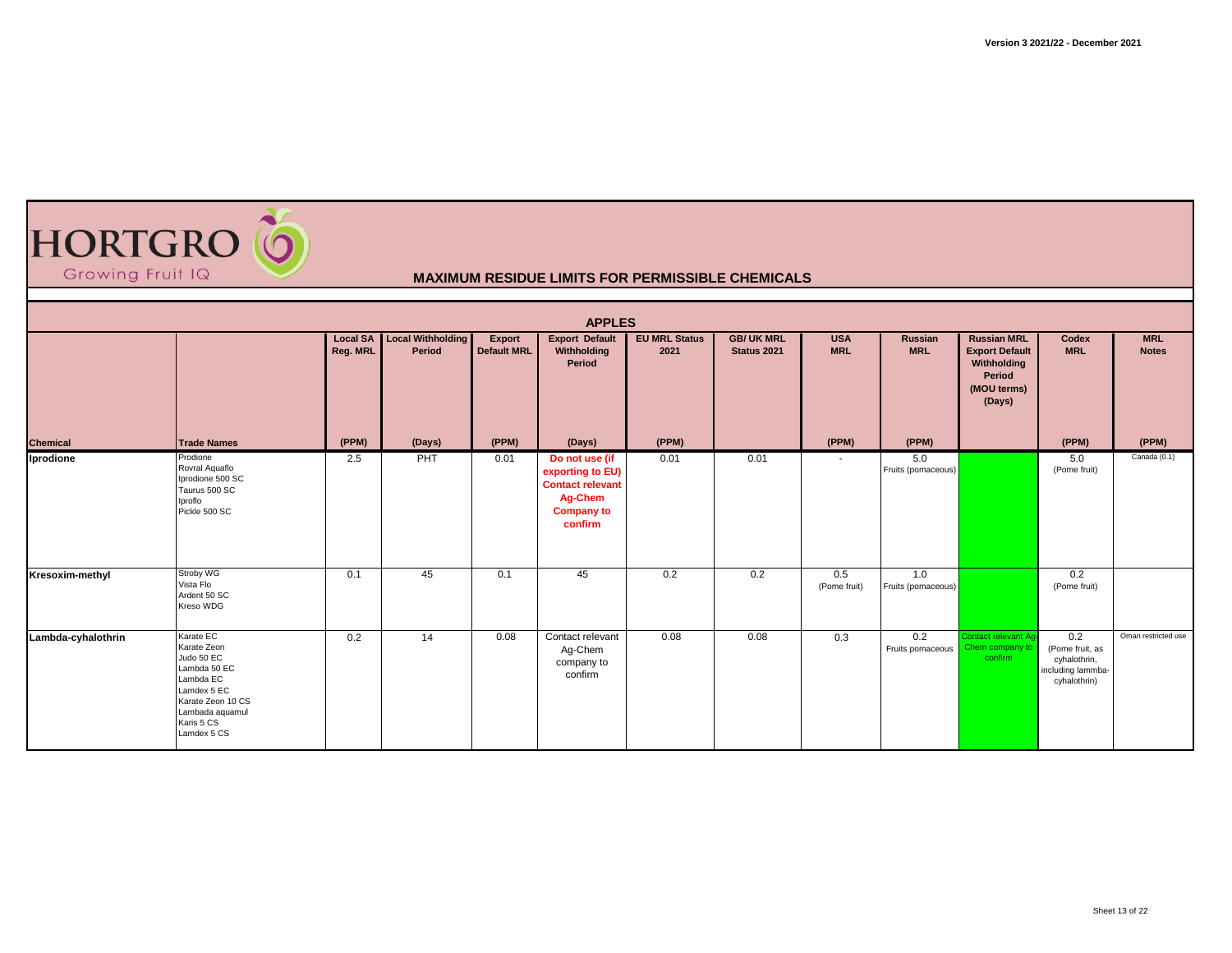

|                                                                                                                         |                                                                                                                                                                                                                                                                                                                                                                                                                                                                                 |                             |                             |                              | <b>APPLES</b>                                  |                              |                                         |                          |                                                  |                                                                                               |                                      |                                                             |
|-------------------------------------------------------------------------------------------------------------------------|---------------------------------------------------------------------------------------------------------------------------------------------------------------------------------------------------------------------------------------------------------------------------------------------------------------------------------------------------------------------------------------------------------------------------------------------------------------------------------|-----------------------------|-----------------------------|------------------------------|------------------------------------------------|------------------------------|-----------------------------------------|--------------------------|--------------------------------------------------|-----------------------------------------------------------------------------------------------|--------------------------------------|-------------------------------------------------------------|
|                                                                                                                         |                                                                                                                                                                                                                                                                                                                                                                                                                                                                                 | <b>Local SA</b><br>Reg. MRL | Local Withholding<br>Period | Export<br><b>Default MRL</b> | <b>Export Default</b><br>Withholding<br>Period | <b>EU MRL Status</b><br>2021 | <b>GB/ UK MRL</b><br><b>Status 2021</b> | <b>USA</b><br><b>MRL</b> | Russian<br><b>MRL</b>                            | <b>Russian MRL</b><br><b>Export Default</b><br>Withholding<br>Period<br>(MOU terms)<br>(Days) | Codex<br><b>MRL</b>                  | <b>MRL</b><br><b>Notes</b>                                  |
| <b>Chemical</b>                                                                                                         | <b>Trade Names</b>                                                                                                                                                                                                                                                                                                                                                                                                                                                              | (PPM)                       | (Days)                      | (PPM)                        | (Days)                                         | (PPM)                        |                                         | (PPM)                    | (PPM)                                            |                                                                                               | (PPM)                                | (PPM)                                                       |
| Mancozeb<br>Note:<br>EU authorisation amendment/ Dithane 750 WG Neotec<br>possible related MRL<br>implications pending. | Dithane M-45 800 WP NT<br>Dithane M-45 800 WP<br>Unizeb 800 WP<br>Newzeb 800 WP<br>Mancozeb 800 WP (L9169)<br>Mancozeb 800 WP (L7381)<br>Vondozeb<br>Ventum 800WP<br>Tsumeb<br>Tridex 800 WP<br>Penncozeb WG<br>Pennfluid 420 SC<br>Cozeb 800 WP<br>Multizeb 455 SC<br>Newzeb 455 SC<br>Newzeb 480 SC<br>Newzeb 750 WDG<br>Farmag Mancozeb 800 WP<br>Mancozeb (L7352)<br>Tozeb Flo<br>Tozeb WP<br>Unizeb 480 SC<br>Villa Unizeb 750 WDG<br>Villa Unizeb 800 WP<br>Zenith 750 WG | 3.0                         | 14                          | 3.0                          | 21                                             | 5.0<br>(as $CS_2$ )          | 5.0                                     | 0.6                      | 5.0<br>Fruits<br>(pomaceous), as<br>Dithiocarbs. |                                                                                               | 5.0<br>(Pome fruit)<br>(Dithiocarb.) | Iran 2.0<br>Mexico 0.6<br>Oman prohibited use<br>Taiwan 2.5 |
| <b>Maneb</b>                                                                                                            | Manager SC<br>Mangle SC<br>Vandal                                                                                                                                                                                                                                                                                                                                                                                                                                               | 3.0                         | 14                          | 3.0                          | $\overline{28}$                                | 5.0<br>(as $CS_2$ )          | 5.0                                     | $\sim$                   | 5.0<br>Fruits<br>(pomaceous), as<br>Dithiocarbs. |                                                                                               | 5.0<br>(Pome fruit)<br>(Dithiocarb.) | Iran $2.0$<br>Mexico -<br>Oman prohibited use<br>Taiwan 2.5 |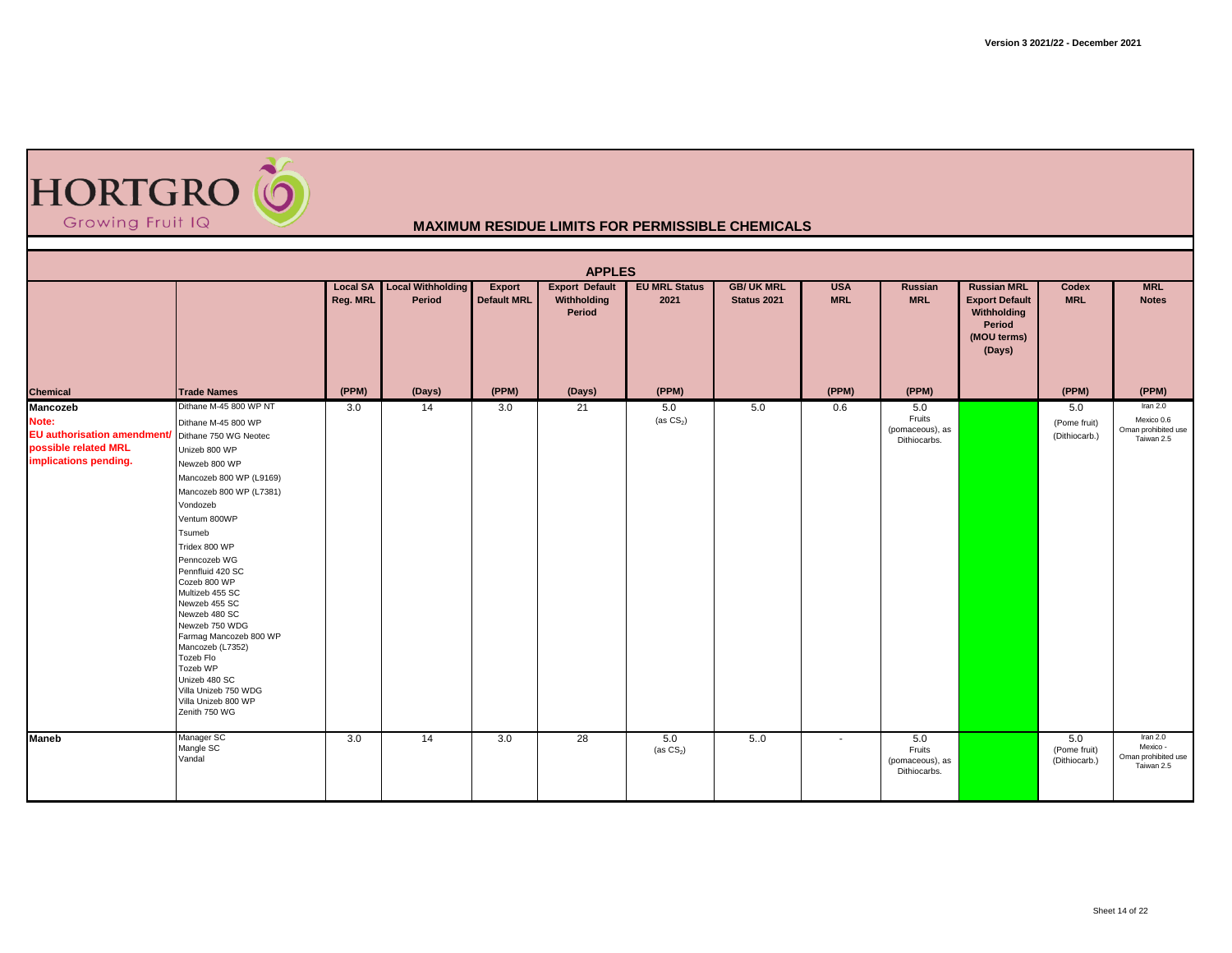

|                                                     |                                                                                                                   |                             |                                      |                                     | <b>APPLES</b>                                                                                                                                                                                                                                                  |                                                                       |                                         |                                         |                              |                                                                                               |                          |                                                                                                                                                                 |
|-----------------------------------------------------|-------------------------------------------------------------------------------------------------------------------|-----------------------------|--------------------------------------|-------------------------------------|----------------------------------------------------------------------------------------------------------------------------------------------------------------------------------------------------------------------------------------------------------------|-----------------------------------------------------------------------|-----------------------------------------|-----------------------------------------|------------------------------|-----------------------------------------------------------------------------------------------|--------------------------|-----------------------------------------------------------------------------------------------------------------------------------------------------------------|
|                                                     |                                                                                                                   | <b>Local SA</b><br>Reg. MRL | <b>Local Withholding</b><br>Period   | <b>Export</b><br><b>Default MRL</b> | <b>Export Default</b><br>Withholding<br>Period                                                                                                                                                                                                                 | <b>EU MRL Status</b><br>2021                                          | <b>GB/ UK MRL</b><br><b>Status 2021</b> | <b>USA</b><br><b>MRL</b>                | Russian<br><b>MRL</b>        | <b>Russian MRL</b><br><b>Export Default</b><br>Withholding<br>Period<br>(MOU terms)<br>(Days) | Codex<br><b>MRL</b>      | <b>MRL</b><br><b>Notes</b>                                                                                                                                      |
| Chemical                                            | <b>Trade Names</b>                                                                                                | (PPM)                       | (Days)                               | (PPM)                               | (Days)                                                                                                                                                                                                                                                         | (PPM)                                                                 |                                         | (PPM)                                   | (PPM)                        |                                                                                               | (PPM)                    | (PPM)                                                                                                                                                           |
| <b>Mercaptothion/Malathion</b>                      | Datathion SC<br>Mercaptothion 500 EC<br>Avi-Merkaptotoks WP<br>Fyfanon 440 EW<br>Harrier 500 EC<br>Insecto 500 EC | 2.0                         | 10                                   | 0.02                                | 28<br>Bait application ONLY<br>A maximum<br>concentration of<br>500ml/ 100l of a<br><b>500EC</b><br>mercaptothion<br>formulation may be<br>used in protein<br>hydrolysate spray<br>mixture with a<br>maximum spray<br>volume of 50 litres<br>water per hectare | 0.02                                                                  | 0.02                                    | 8.0                                     | 0.5<br>Fruits<br>(pomaceous) |                                                                                               | 0.5                      |                                                                                                                                                                 |
| <b>Metamitron</b>                                   | Brevis 150 SC                                                                                                     | 0.01                        | 56                                   | 0.01                                | 56                                                                                                                                                                                                                                                             | 0.1                                                                   | 0.1                                     | $\overline{\phantom{a}}$                | $\blacksquare$               |                                                                                               | $\blacksquare$           |                                                                                                                                                                 |
| Metarhizium anisopliae ICIPE Real Metarhizium<br>69 |                                                                                                                   | $\sim$                      | $\mathbf 0$                          | $\sim$                              | $\mathbf 0$                                                                                                                                                                                                                                                    | $\sim$                                                                | $\sim$                                  | Exp.                                    | $\overline{\phantom{a}}$     |                                                                                               | $\overline{\phantom{a}}$ |                                                                                                                                                                 |
| Methidathion                                        | Suprathion 420 EC<br>Methidathion 420 EC<br>Arythion 420 EC                                                       | 0.3                         | EC-dormant<br>application only WP-21 | 0.03                                | EC - Dormant<br>application only<br>WP- Up to 90% petal<br>fall                                                                                                                                                                                                | 0.03                                                                  | 0.03                                    | $\sim$                                  | 1.0<br>Pomaceous fruits      |                                                                                               | 0.5                      | Iran Banned<br>Mexico -<br>Oman prohibited use<br>Taiwan -                                                                                                      |
| Methoxyfenozide                                     | Runner 240 SC<br>Marksman 240 SC<br>Walker 240 SC<br>Cohort 240 SC<br>Clarity                                     | 1.5                         | 10<br>$\overline{28}$                | 1.5                                 | 10<br>28                                                                                                                                                                                                                                                       | 2.0<br>(Unpublished Sante<br>10552/2021,<br>proposed new MRL<br>0.01) | 2.0                                     | 2.0<br>Pome fruit                       | $\blacksquare$               | 10 <sup>°</sup><br>28                                                                         | 2.0<br>(Pome fruit)      | Taiwan 1.5                                                                                                                                                      |
| <b>Methyl-Parathion</b>                             | Droper 450 CS<br>Penncap-M                                                                                        | 0.01                        | 60                                   | $\leq 0.01$                         | 60<br>Apply during first<br>codling moth<br>generation only.<br>Max 3 applications not<br>later than 15<br>December                                                                                                                                            | 0.01                                                                  | 0.01                                    | Tolerance<br>withdrawn in<br><b>USA</b> | 0.2<br>Fruits (pomaceous)    |                                                                                               | 0.2                      | Iran Banned<br>Oman prohibited use<br>(Banned chemical -<br>Vietnam MARD -<br>Circular 3/2016/TT-<br>BNNPTNT)<br>0.2<br>(In accordance with<br>Codex Standards) |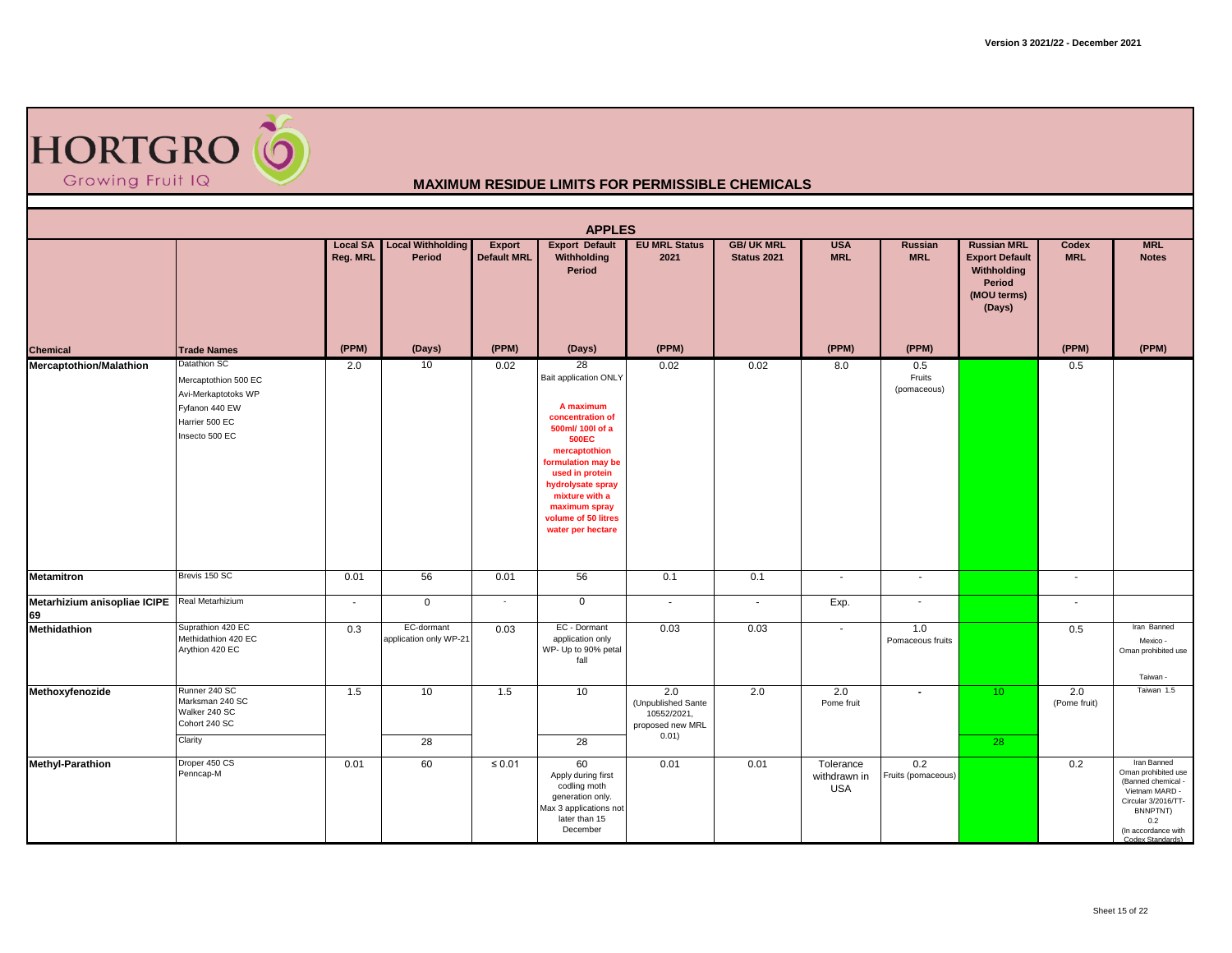| <b>HORTGRO (O</b> |  |
|-------------------|--|
| Growing Fruit IQ  |  |

|                    |                                                                                                   |                             |                                                    |                              | <b>APPLES</b>                                      |                              |                                        |                          |                           |                                                                                               |                     |                            |
|--------------------|---------------------------------------------------------------------------------------------------|-----------------------------|----------------------------------------------------|------------------------------|----------------------------------------------------|------------------------------|----------------------------------------|--------------------------|---------------------------|-----------------------------------------------------------------------------------------------|---------------------|----------------------------|
|                    |                                                                                                   | <b>Local SA</b><br>Reg. MRL | <b>Local Withholding</b><br>Period                 | Export<br><b>Default MRL</b> | <b>Export Default</b><br>Withholding<br>Period     | <b>EU MRL Status</b><br>2021 | <b>GB/UK MRL</b><br><b>Status 2021</b> | <b>USA</b><br><b>MRL</b> | Russian<br><b>MRL</b>     | <b>Russian MRL</b><br><b>Export Default</b><br>Withholding<br>Period<br>(MOU terms)<br>(Days) | Codex<br><b>MRL</b> | <b>MRL</b><br><b>Notes</b> |
| <b>Chemical</b>    | <b>Trade Names</b>                                                                                | (PPM)                       | (Days)                                             | (PPM)                        | (Days)                                             | (PPM)                        |                                        | (PPM)                    | (PPM)                     |                                                                                               | (PPM)               | (PPM)                      |
| <b>Milbemectin</b> | Milbeknock                                                                                        | 0.01                        | $\overline{7}$                                     | 0.01                         | 7                                                  | 0.02                         | 0.02                                   |                          |                           | 14                                                                                            |                     |                            |
| <b>Mineral oil</b> | Ampron<br>Citrole 100<br>Citrole 60<br><b>Budbreak</b><br>CROPCHEM 86% Winter oil<br>Opron        | $\sim$                      | Dormant application<br>only                        | $\leq 0.01$                  | Dormant application<br>only                        | $\sim$                       | $\sim$                                 | $\sim$                   | $\sim$                    |                                                                                               | $\sim$              |                            |
| Myclobutanil       | Rally 20 EW<br>Validus 200 EW<br>Master 125 EC                                                    | 0.2                         | 14                                                 | 0.2                          | 14                                                 | 0.6                          | 0.6                                    | 0.5                      | 0.5<br>Pomaceous fruits   |                                                                                               | 0.6<br>(Pome fruit) | India 0.01                 |
| Novaluron          | Rimon 10 EC<br>React 100 EC<br>Rizon 100 EC                                                       | 0.5                         | 84<br>Single application,<br>before 75% petal fall | 0.5                          | 84<br>Single application,<br>before 75% petal fall | 2.0                          | 2.0                                    | 3.0<br>Pome fruit        | 3.0<br>Fruits (pomaceous) |                                                                                               | 3.0<br>(Pome fruit) |                            |
| Penconazole        | Topaz 200 EW<br>Excalibur 200 EW<br>Pencomax 200 EW<br>Captain<br>Avert 200 EW<br>Palette® 200 EW | 0.1                         | 14                                                 | 0.1                          | 14                                                 | 0.15                         | 0.15                                   | $\sim$                   | 0.2<br>Fruits (pomaceous) |                                                                                               | 0.1                 |                            |
| Penconazole<br>l÷. | Ethos 275 EC*<br>Venture 275 EC*<br>Quantum 275 EC*                                               | 0.1                         | 14                                                 | 0.1                          | 28<br>Max. 4 applications                          | 0.15                         | 0.15                                   | $\sim$                   | 0.2<br>Fruits (pomaceous) |                                                                                               | 0.1                 |                            |
| Difenoconazole     |                                                                                                   | 0.2                         |                                                    | 0.2                          |                                                    | 0.8                          | 0.8                                    | 5.0<br>Pome fruit        | 1.0<br>Fruits (pomaceous) |                                                                                               | 4.0<br>(Pome fruit) | India 0.01<br>Canada (0.1) |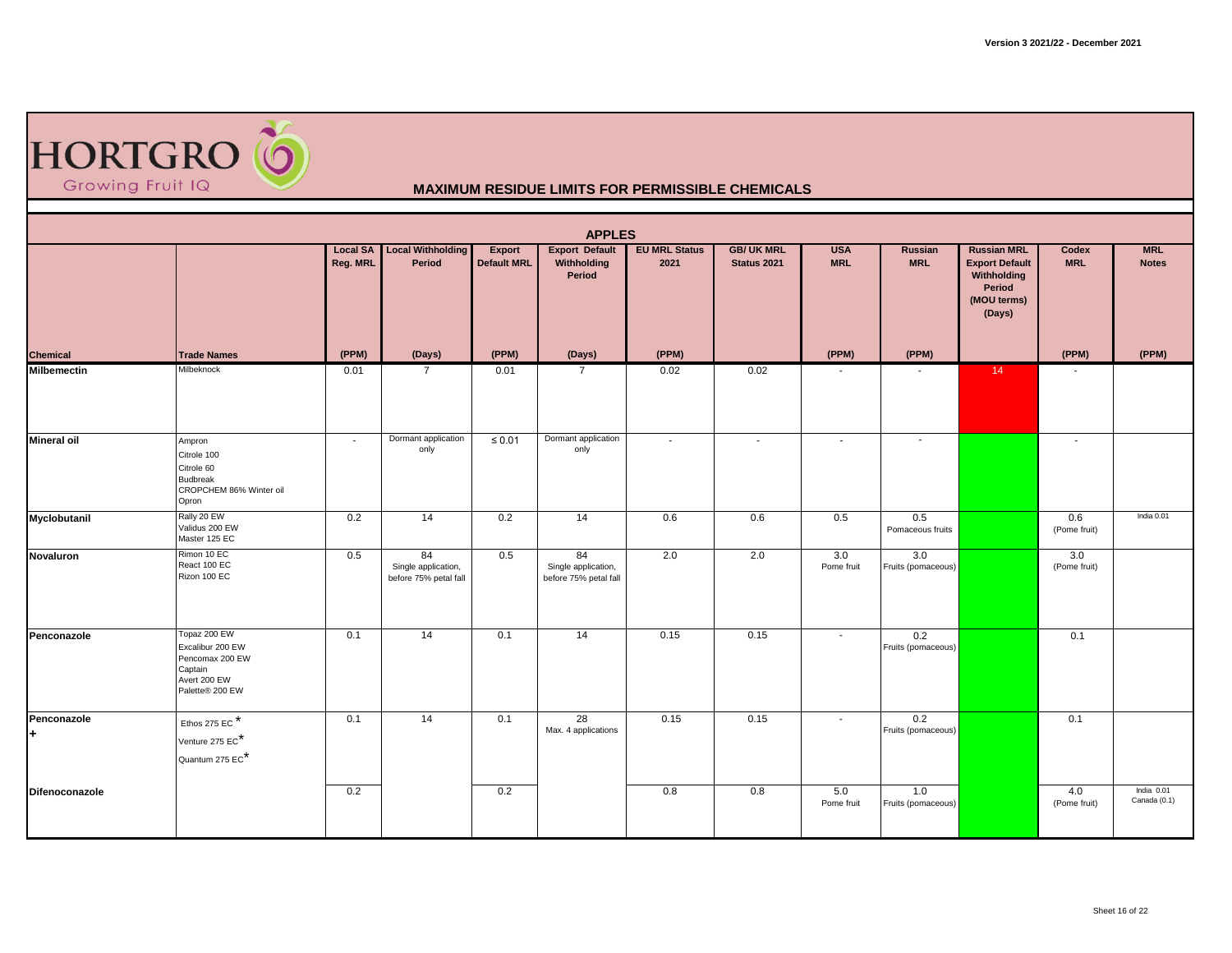

|                                                                          |                                                   |                             |                                    |                                     | <b>APPLES</b>                                        |                              |                                  |                          |                           |                                                                                               |                          |                                        |
|--------------------------------------------------------------------------|---------------------------------------------------|-----------------------------|------------------------------------|-------------------------------------|------------------------------------------------------|------------------------------|----------------------------------|--------------------------|---------------------------|-----------------------------------------------------------------------------------------------|--------------------------|----------------------------------------|
|                                                                          |                                                   | <b>Local SA</b><br>Reg. MRL | <b>Local Withholding</b><br>Period | <b>Export</b><br><b>Default MRL</b> | <b>Export Default</b><br>Withholding<br>Period       | <b>EU MRL Status</b><br>2021 | <b>GB/ UK MRL</b><br>Status 2021 | <b>USA</b><br><b>MRL</b> | Russian<br><b>MRL</b>     | <b>Russian MRL</b><br><b>Export Default</b><br>Withholding<br>Period<br>(MOU terms)<br>(Days) | Codex<br><b>MRL</b>      | <b>MRL</b><br><b>Notes</b>             |
| <b>Chemical</b>                                                          | <b>Trade Names</b>                                | (PPM)                       | (Days)                             | (PPM)                               | (Days)                                               | (PPM)                        |                                  | (PPM)                    | (PPM)                     |                                                                                               | (PPM)                    | (PPM)                                  |
| Pirimicarb                                                               | Aphox<br>Apex 500 WDG<br>Unipex 500 WDG           | 0.5                         | 14                                 | 0.5                                 | 14                                                   | 0.5                          | 0.5                              |                          | 2.0<br>Fruits (pomaceous) |                                                                                               | 1.0<br>(Pome fruit)      |                                        |
| Potassium bicarbonate<br>(also known as potassium<br>hydrogen carbonate) | Agri-Cure SP                                      | $\sim$                      | $\overline{0}$                     | $\sim$                              | $\mathbf 0$                                          | No MRL required              | $\overline{\phantom{a}}$         | Exp.                     | $\sim$                    |                                                                                               |                          |                                        |
| Potassium phosphite                                                      | Fighter                                           | 75.0<br>(As Fosteyl-<br>Al) | 14                                 | 75.0                                | 14                                                   | 150.0                        | 150.0                            | Exp.                     | $\overline{\phantom{a}}$  |                                                                                               | 50.0<br>(As Fosteyl-Al)  |                                        |
| Prohexadione calcium                                                     | Regalis<br>Kudos 100 WDG<br>Remax<br>Regalis Plus | $\mathbf 0$                 | 56                                 | $\mathbf 0$                         | 56                                                   | 0.1                          | 0.1                              | 3.0<br>Pome fruit        | 0.5<br>Fruits (pomaceous) |                                                                                               | $\sim$                   |                                        |
| Propargite                                                               | Omite 30 WSB                                      | 2.0                         | $\overline{7}$                     | 0.01                                | Do not apply after<br>100% petal drop                | 0.01                         | 0.01                             | $\sim$                   | 3.0<br>Fruits (pomaceous) |                                                                                               | 3.0                      | Oman prohibited use<br>Switzerland 1.5 |
| <b>Prothiofos</b>                                                        | Tokuthion <sup>®</sup> 960 EC                     | 0.05                        | <b>FST</b>                         | 0.01                                | Use during the<br>dormant period before<br>green tip | 0.01                         | $\sim$                           | $\overline{\phantom{a}}$ | $\overline{\phantom{a}}$  |                                                                                               | $\overline{\phantom{a}}$ |                                        |
| Pydiflumetofen (Adepidyn)                                                | Miravis                                           | 0.2                         | 28                                 | 0.01                                | Contact relevant<br>Ag-Chem<br>company to<br>confirm | 0.01                         | $\sim$                           | 0.2                      | $\sim$                    |                                                                                               | $\sim$                   |                                        |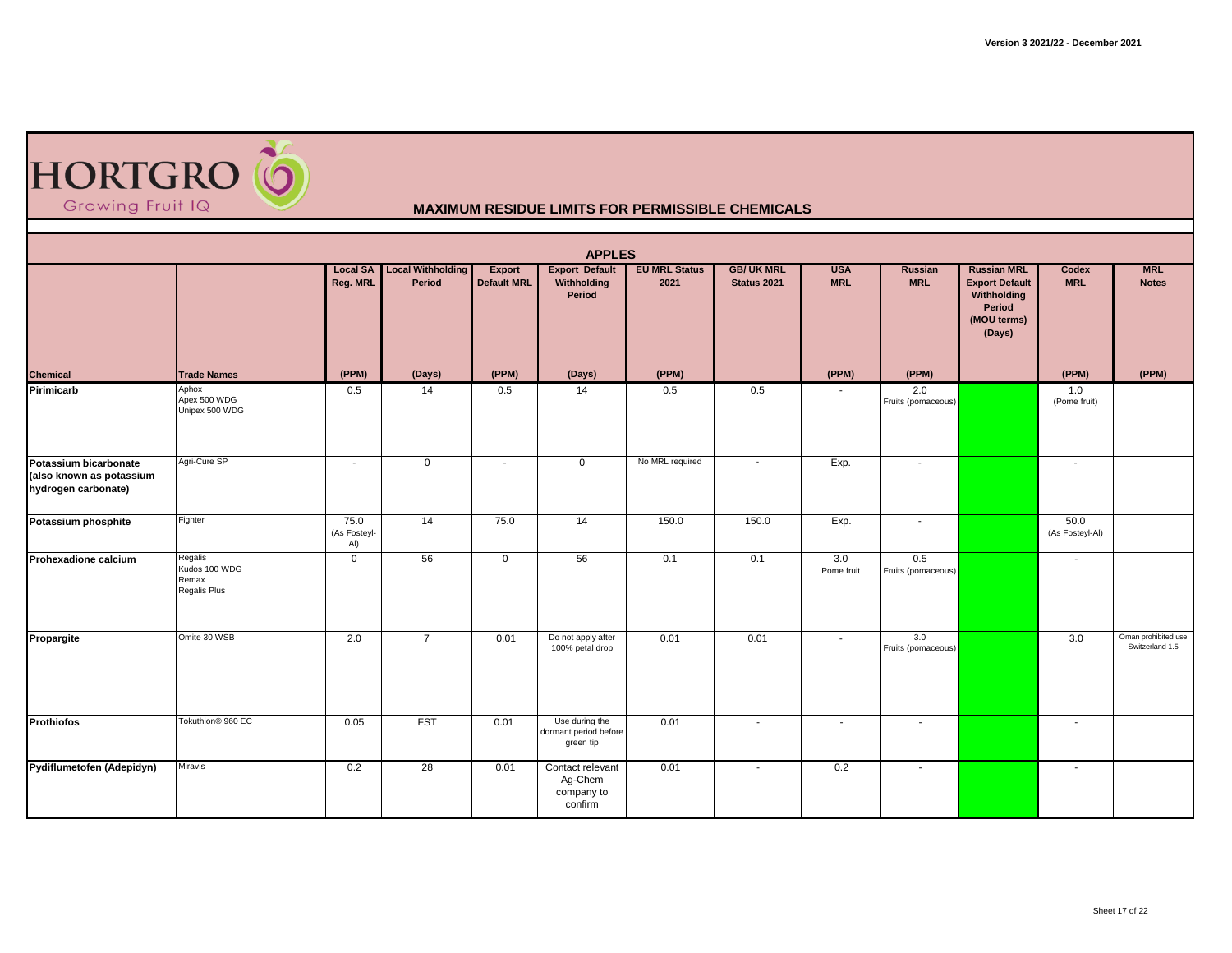

|                             |                                                                                                               |                             |                                                                                                                                                                                                                                                               |                                     | <b>APPLES</b>                                                                                                                                                                                                                                                    |                              |                                  |                          |                           |                                                                                               |                      |                                                                                                                                                                                      |
|-----------------------------|---------------------------------------------------------------------------------------------------------------|-----------------------------|---------------------------------------------------------------------------------------------------------------------------------------------------------------------------------------------------------------------------------------------------------------|-------------------------------------|------------------------------------------------------------------------------------------------------------------------------------------------------------------------------------------------------------------------------------------------------------------|------------------------------|----------------------------------|--------------------------|---------------------------|-----------------------------------------------------------------------------------------------|----------------------|--------------------------------------------------------------------------------------------------------------------------------------------------------------------------------------|
|                             |                                                                                                               | <b>Local SA</b><br>Reg. MRL | <b>Local Withholding</b><br>Period                                                                                                                                                                                                                            | <b>Export</b><br><b>Default MRL</b> | <b>Export Default</b><br>Withholding<br>Period                                                                                                                                                                                                                   | <b>EU MRL Status</b><br>2021 | <b>GB/ UK MRL</b><br>Status 2021 | <b>USA</b><br><b>MRL</b> | Russian<br><b>MRL</b>     | <b>Russian MRL</b><br><b>Export Default</b><br>Withholding<br>Period<br>(MOU terms)<br>(Days) | Codex<br><b>MRL</b>  | <b>MRL</b><br><b>Notes</b>                                                                                                                                                           |
| <b>Chemical</b>             | <b>Trade Names</b>                                                                                            | (PPM)                       | (Days)                                                                                                                                                                                                                                                        | (PPM)                               | (Days)                                                                                                                                                                                                                                                           | (PPM)                        |                                  | (PPM)                    | (PPM)                     |                                                                                               | (PPM)                | (PPM)                                                                                                                                                                                |
| Pyraclostrobin<br>l÷.       | Maccani                                                                                                       | 0.02                        | 28                                                                                                                                                                                                                                                            | 0.02                                | 28                                                                                                                                                                                                                                                               | 0.5                          | 0.5                              | 1.5<br>Pome fruit        | 0.5<br>Fruits (pomaceous) |                                                                                               | 0.7<br>Pome fruit    |                                                                                                                                                                                      |
| <b>Dithianon</b>            |                                                                                                               | 2.0                         |                                                                                                                                                                                                                                                               | 2.0                                 |                                                                                                                                                                                                                                                                  | 3.0                          | 3.0                              | 5.0<br>Pome fruit        | 5.0<br>Fruits (pomaceous) |                                                                                               | 1.0<br>(Pome fruit)  | Canada (0.1)<br>India 0.1<br>[Indonesia 1.0]<br>[Iran 1.0]<br>[Malaysia 1.0]<br>[Mauritius 1.0]<br>[Oman 1.0]<br>[Singapore 1.0]<br>[Thailand 1.0]<br>Switzerland 0.3                |
| Pyrimethanil                | Protector 400 SC<br>EcoFog-160 (Post harvest<br>thermofogging)<br>Botrynil<br>Support 400 SC<br>Source 400 SC | 5.0                         | $\mathbf 0$<br>[Post Harvest -<br>treatment (PHT)]<br>Pre-harvest application<br>0-14 days before<br>harvest for control of<br>post-harvest decay for<br>apples intended for<br>cold storage without<br>receiving post-harvest<br>fungicide application<br>35 | 5.0                                 | $\mathbf 0$<br>[Post Harvest -<br>treatment (PHT)]<br>Pre-harvest<br>application 0-14 days<br>before harvest for<br>control of post-harvest<br>decay for apples<br>intended for cold<br>storage without<br>receiving post-harvest<br>fungicide application<br>35 | 15.0                         | 15.0                             | 15.0<br>Pome fruit       | 7.0<br>Fruits (pomaceous) |                                                                                               | 15.0<br>(Pome fruit) |                                                                                                                                                                                      |
| Pyrimethanil<br>$\ddotmark$ | Pyrinon 500 SC<br>Dinil 500 SC                                                                                | 5.0                         | 21                                                                                                                                                                                                                                                            | 5.0                                 | 21                                                                                                                                                                                                                                                               | 15.0                         | 15.0                             | 15.0                     | 7.0<br>Fruits (pomaceous) |                                                                                               | 15.0<br>(Pome fruit) |                                                                                                                                                                                      |
|                             |                                                                                                               |                             |                                                                                                                                                                                                                                                               |                                     |                                                                                                                                                                                                                                                                  |                              |                                  |                          |                           |                                                                                               |                      |                                                                                                                                                                                      |
| Dithianon                   |                                                                                                               | 2.0                         |                                                                                                                                                                                                                                                               | 2.0                                 |                                                                                                                                                                                                                                                                  | 3.0                          | 3.0                              | 5.0<br>Pome fruit        | 5.0<br>Fruits (pomaceous) |                                                                                               | 1.0<br>(Pome fruit)  | Canada (0.1)<br>India 0.1<br>[Indonesia 1.0]<br>[Iran 1.0]<br>[Malaysia 1.0]<br>[Mauritius 1.0]<br>[Oman 1.0]<br>[Singapore 1.0]<br>[Thailand 1.0]<br>Switzerland 0.3<br>Vietnam 1.0 |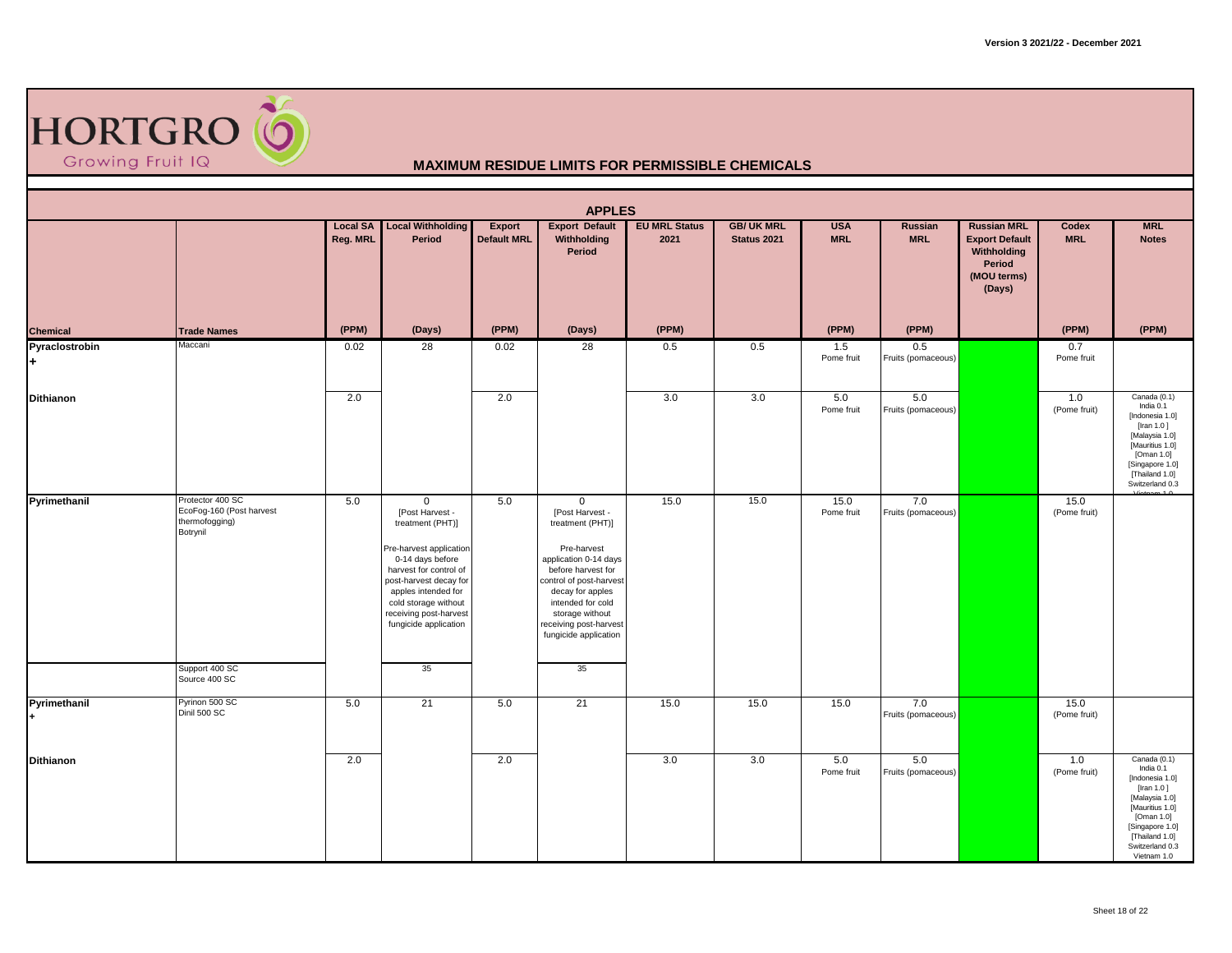| <b>HORTGRO (O</b> |  |
|-------------------|--|
| Growing Fruit IQ  |  |

|                     |                                                                                                                    |                             |                                     |                                     | <b>APPLES</b>                                                                             |                                                                                |                                        |                          |                           |                                                                                               |                      |                            |
|---------------------|--------------------------------------------------------------------------------------------------------------------|-----------------------------|-------------------------------------|-------------------------------------|-------------------------------------------------------------------------------------------|--------------------------------------------------------------------------------|----------------------------------------|--------------------------|---------------------------|-----------------------------------------------------------------------------------------------|----------------------|----------------------------|
|                     |                                                                                                                    | <b>Local SA</b><br>Reg. MRL | <b>Local Withholding</b><br>Period  | <b>Export</b><br><b>Default MRL</b> | <b>Export Default</b><br>Withholding<br>Period                                            | <b>EU MRL Status</b><br>2021                                                   | <b>GB/UK MRL</b><br><b>Status 2021</b> | <b>USA</b><br><b>MRL</b> | Russian<br><b>MRL</b>     | <b>Russian MRL</b><br><b>Export Default</b><br>Withholding<br>Period<br>(MOU terms)<br>(Days) | Codex<br><b>MRL</b>  | <b>MRL</b><br><b>Notes</b> |
| <b>Chemical</b>     | <b>Trade Names</b>                                                                                                 | (PPM)                       | (Days)                              | (PPM)                               | (Days)                                                                                    | (PPM)                                                                          |                                        | (PPM)                    | (PPM)                     |                                                                                               | (PPM)                | (PPM)                      |
| Pyrimethanil<br>$+$ | <b>Flint Star</b><br>FILUM 520 SC<br>FISSION 520 SC                                                                | 5.0                         | 35                                  | 5.0                                 | 35                                                                                        | 15.0                                                                           | 15.0                                   | 15.0                     | 7.0<br>Fruits (pomaceous) |                                                                                               | 15.0<br>(Pome fruit) |                            |
| Trifloxystrobin     |                                                                                                                    | 0.1                         |                                     | 0.1                                 |                                                                                           | 0.7                                                                            | 0.7                                    | 0.5<br>Pome fruit        | 0.5<br>Fruits (pomaceous) |                                                                                               | 0.7<br>(Pome fruit)  |                            |
| Soybean oil         | Mprove Oil                                                                                                         | $\sim$                      | Dormant<br>application only         | $\sim$                              | Dormant<br>application only                                                               | 0.01                                                                           | $\sim$                                 | Exp.                     | $\sim$                    |                                                                                               | $\blacksquare$       |                            |
| Spinetoram          | Delegate 250 WG                                                                                                    | 0.05                        | $\overline{7}$                      | 0.05                                | $\overline{7}$                                                                            | 0.2<br>EU MRL 0.15 from<br>27/01/2022 EU<br>Commission<br>Regulation 2021/1110 | 0.2                                    | 0.2                      | 0.05<br>Fruits pomaceous  |                                                                                               | 0.05<br>(Pome fruit) |                            |
| Spinetoram<br>$+$   | Elevate 360 SC                                                                                                     | 0.05                        | $\overline{7}$                      | 0.05                                | $\overline{7}$                                                                            | 0.2<br>EU MRL 0.15 from<br>27/01/2022 EU<br>Commission<br>Regulation 2021/1110 | 0.2                                    | 0.2                      | 0.05<br>Fruits pomaceous  |                                                                                               | 0.05<br>(Pome fruit) |                            |
| Methoxyfenozide     |                                                                                                                    | 1.5                         |                                     |                                     |                                                                                           | 2.0<br>(Unpublished Sante<br>10552/2021,<br>proposed new MRL<br>0.01)          | 2.0                                    | 2.0<br>Pome fruit        | $\blacksquare$            |                                                                                               | 2.0<br>(Pome fruit)  | Taiwan 1.5                 |
| Spinosad            | Tracer 480 SC<br>Entrust Naturalyte 800 WP<br><b>GF-120 NF</b><br>FF 240 FRUIT FLY BAIT<br>Cura Fly Fruit Fly Bait | 0.01                        | 30<br>$\mathsf 0$<br>$\overline{1}$ | 0.01                                | 30<br>Max. 4 applications<br>$\mathbf 0$<br>Multiple bait<br>applications<br>$\mathbf{1}$ | 0.3                                                                            | 0.3                                    | 0.2<br>Pome fruit        | 0.1<br>Fruits (pomaceous) |                                                                                               | 0.1                  |                            |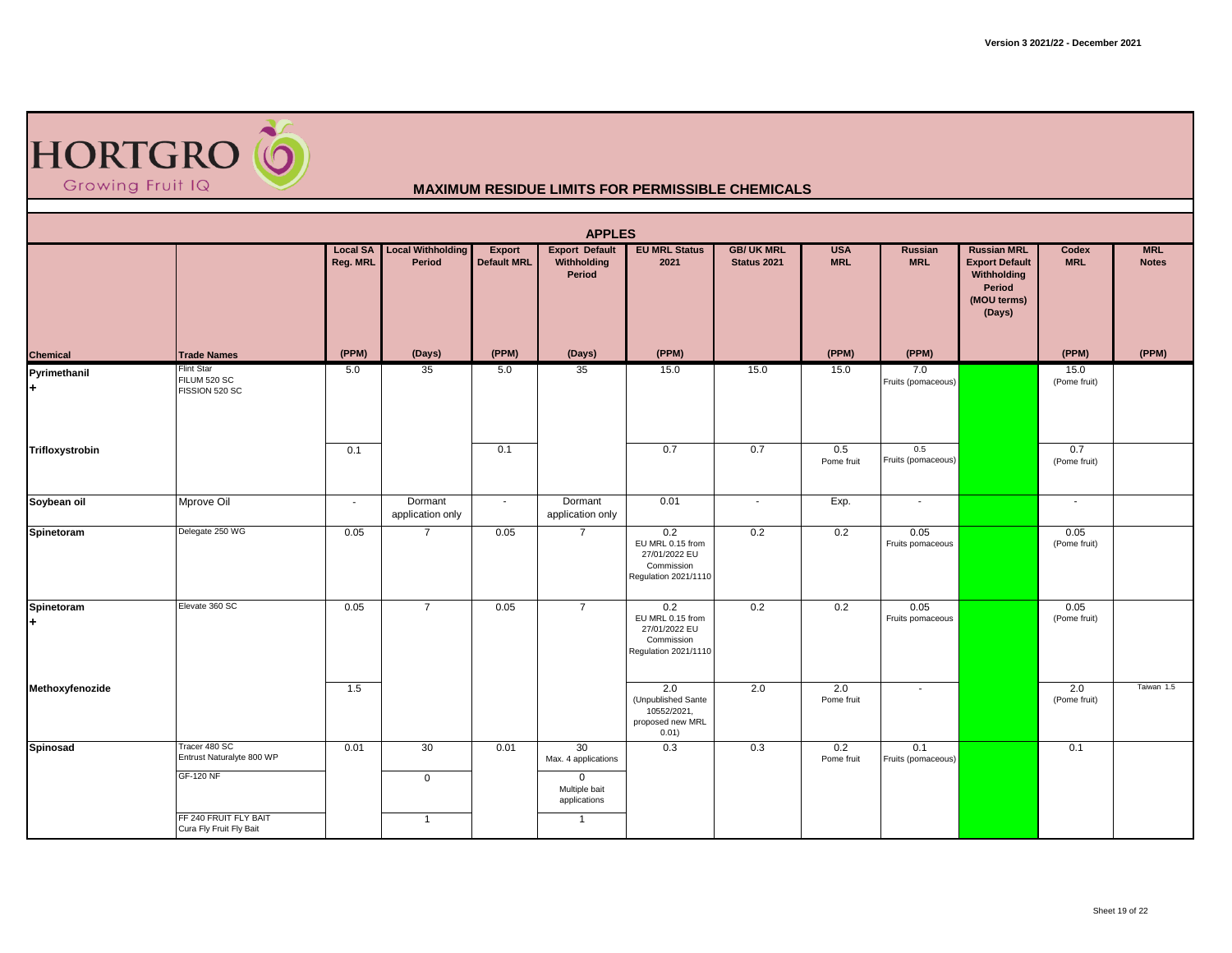

|                       |                                                                                                                                                                                                                                                                        |                             |                                    |                              | <b>APPLES</b>                                  |                              |                                  |                          |                           |                                                                                               |                     |                                                                                                                                                                  |
|-----------------------|------------------------------------------------------------------------------------------------------------------------------------------------------------------------------------------------------------------------------------------------------------------------|-----------------------------|------------------------------------|------------------------------|------------------------------------------------|------------------------------|----------------------------------|--------------------------|---------------------------|-----------------------------------------------------------------------------------------------|---------------------|------------------------------------------------------------------------------------------------------------------------------------------------------------------|
|                       |                                                                                                                                                                                                                                                                        | <b>Local SA</b><br>Reg. MRL | <b>Local Withholding</b><br>Period | Export<br><b>Default MRL</b> | <b>Export Default</b><br>Withholding<br>Period | <b>EU MRL Status</b><br>2021 | <b>GB/ UK MRL</b><br>Status 2021 | <b>USA</b><br><b>MRL</b> | Russian<br><b>MRL</b>     | <b>Russian MRL</b><br><b>Export Default</b><br>Withholding<br>Period<br>(MOU terms)<br>(Days) | Codex<br><b>MRL</b> | <b>MRL</b><br><b>Notes</b>                                                                                                                                       |
| Chemical              | <b>Trade Names</b>                                                                                                                                                                                                                                                     | (PPM)                       | (Days)                             | (PPM)                        | (Days)                                         | (PPM)                        |                                  | (PPM)                    | (PPM)                     |                                                                                               | (PPM)               | (PPM)                                                                                                                                                            |
| Spinosad<br>ŀ.        | <b>STATIC Spinosad ME</b>                                                                                                                                                                                                                                              | 0.01                        | $\overline{1}$                     | 0.01                         | $\overline{1}$                                 | 0.3                          | 0.3                              | 0.2<br>Pome fruit        | 0.1<br>Fruits (pomaceous) |                                                                                               | 0.1                 |                                                                                                                                                                  |
| <b>Methyl eugenol</b> |                                                                                                                                                                                                                                                                        | $\sim$                      |                                    | $\sim$                       |                                                | No MRL required              | $\sim$                           | Exp.                     | $\sim$                    |                                                                                               | $\sim$              |                                                                                                                                                                  |
| <b>Sulfoxaflor</b>    | Closer 240 SC                                                                                                                                                                                                                                                          | 0.3                         | $\overline{7}$                     | 0.3                          | $\overline{7}$                                 | 0.4                          | 0.4                              | 0.5<br>Pome fruit        | $\sim$                    |                                                                                               | 0.3<br>(Pome fruit) | Switzerland -                                                                                                                                                    |
| <b>Sulphur</b>        | Kumulus WG<br>Thiovit Jet<br>Flowable Sulphur<br>Lime Sulphur Liquid Concentrate<br>Striker<br>Sulfostar<br>Microthiol Special<br>Dusting sulphur<br>Casovet<br>Striker SC<br>Ciplapol S 320<br>Sulfomaxx<br>Sulfoplus<br>Tosul WG<br>Sulphur 800 WDG<br>Sunflo 800 SC | 50.0                        | $\mathbf 0$                        | 50.0                         | $\mathbf 0$                                    | No MRL required              | No MRL required                  | Exp.                     | RNR (Exp.)                |                                                                                               | $\blacksquare$      | Indonesia -<br>Iran -<br>Malaysia Exp.<br>Mauritius -<br>Taiwan Exp.<br>Vietnam -<br>Canada -                                                                    |
| Taufluvalinate        | Klartan 240 EW<br>Klaxon 240 EW                                                                                                                                                                                                                                        | 0.05                        | 60                                 | 0.05                         | 60                                             | 0.3                          | 0.3                              | $\sim$                   | 0.2<br>Fruits (pomaceous) |                                                                                               | $\blacksquare$      | China -<br>Hong Kong -<br>India -<br>Indonesia -<br>Iran -<br>Malaysia (0.01)<br>Mauritius -<br>Mexico -<br>Saudi Arabia -<br>Singapore -<br>Taiwan -<br>Viotnam |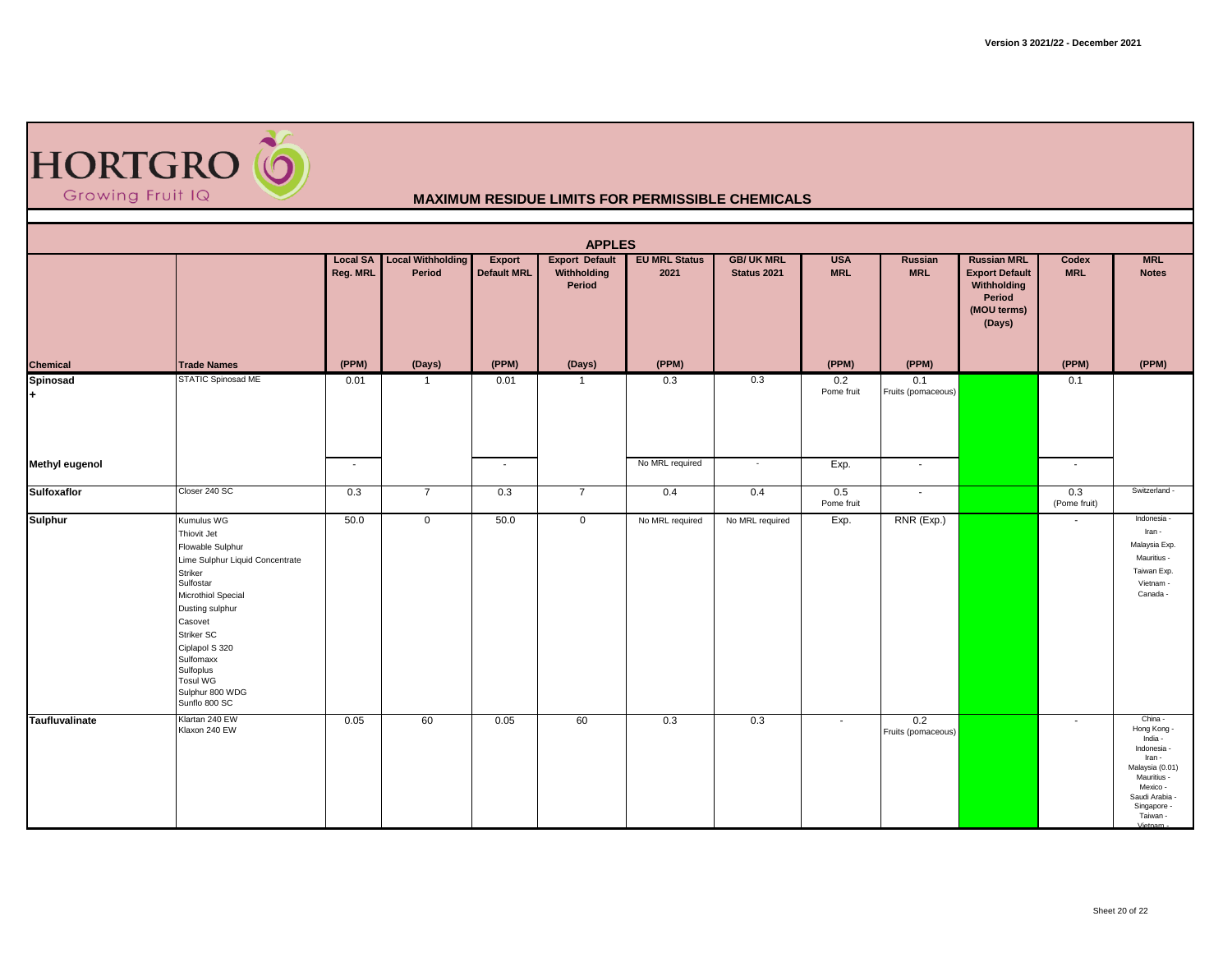

|                                                                                                              |                                                                                                                                               |                             |                                    |                              | <b>APPLES</b>                                                                                                                                              |                                                                                                                            |                                  |                                      |                           |                                                                                               |                                      |                                                                                                                                                                  |
|--------------------------------------------------------------------------------------------------------------|-----------------------------------------------------------------------------------------------------------------------------------------------|-----------------------------|------------------------------------|------------------------------|------------------------------------------------------------------------------------------------------------------------------------------------------------|----------------------------------------------------------------------------------------------------------------------------|----------------------------------|--------------------------------------|---------------------------|-----------------------------------------------------------------------------------------------|--------------------------------------|------------------------------------------------------------------------------------------------------------------------------------------------------------------|
|                                                                                                              |                                                                                                                                               | <b>Local SA</b><br>Reg. MRL | <b>Local Withholding</b><br>Period | Export<br><b>Default MRL</b> | <b>Export Default</b><br>Withholding<br>Period                                                                                                             | <b>EU MRL Status</b><br>2021                                                                                               | <b>GB/ UK MRL</b><br>Status 2021 | <b>USA</b><br><b>MRL</b>             | Russian<br><b>MRL</b>     | <b>Russian MRL</b><br><b>Export Default</b><br>Withholding<br>Period<br>(MOU terms)<br>(Days) | <b>Codex</b><br><b>MRL</b>           | <b>MRL</b><br><b>Notes</b>                                                                                                                                       |
| Chemical                                                                                                     | <b>Trade Names</b>                                                                                                                            | (PPM)                       | (Days)                             | (PPM)                        | (Days)                                                                                                                                                     | (PPM)                                                                                                                      |                                  | (PPM)                                | (PPM)                     |                                                                                               | (PPM)                                | (PPM)                                                                                                                                                            |
| Thiabendazole                                                                                                | ICA-Thiabendazole 500 SC<br>Thiabendazole 500 SC<br>Thiazole 500 SC                                                                           | 6.0                         | PHT                                | 4.0                          | PHT<br>Do not use on fruit.<br>which is destined for<br>export                                                                                             | 4.0                                                                                                                        | 4.0                              | 5.0<br>(Pome fruit, Post<br>harvest) |                           | Contact relevent Ag-<br>chem company to<br>confirm                                            | 3.0<br>(Pome fruit)                  | China 3.0<br>Hong Kong 3.0<br>[India $3.0$ ]<br>[Indonesia 3.0]<br>[Iran 3.0]<br>[Malaysia 3.0]<br>[Oman 3.0]<br>Saudi Arabia 3.0<br>Thailand 0.1<br>Vietnam 3.0 |
| Thiacloprid<br>Note:<br><b>EU authorisation amendment/</b><br>possible related MRL<br>implications pending.  | Calypso<br>Topstar<br>Aq-Thiacloprid 480 SC<br>Compare 480 SC<br>Consult 480 SC<br>Tallon 480 SC                                              | 1.0                         | 14                                 | 0.3                          | 28<br>(Max. 4 sprays)                                                                                                                                      | 0.3                                                                                                                        | 0.3                              | 0.3<br>Pome fruit                    | 0.7<br>Fruits (pomaceous) |                                                                                               | 0.7<br>(Pome fruit)                  | Taiwan 0.3                                                                                                                                                       |
| Thiamethoxam<br>Note:<br><b>EU</b> authorisation amendment/<br>possible related MRL<br>implications pending. | Actara SC<br>Thiatox 250 WDG<br>Thiaxam 250 WDG<br>Thiamex 250 WG<br>Devaxam 250 WG<br>Thiatox Direct 250<br>Sayonara 240 SC<br>Thiamex 25 WG | 0.02                        | 119                                | 0.02                         | 119<br>Single application<br>during last 2 weeks of<br>September<br>119<br>Apply<br>as drench<br>application<br>during the<br>last 2 weeks<br>of September | 0.3                                                                                                                        | 0.3                              | 0.2<br>Pome fruit                    | 0.3<br>Fruits (pomaceous) |                                                                                               | 0.3<br>(Pome fruit)                  |                                                                                                                                                                  |
| Thidiazuron                                                                                                  | Lift                                                                                                                                          | $\sim$                      | Dormant application<br>only        | 0.01                         | Dormant application<br>only                                                                                                                                | 0.01                                                                                                                       | $\sim$                           | $\overline{\phantom{a}}$             | $\sim$                    | Dormant applicatio<br>only                                                                    | $\blacksquare$                       |                                                                                                                                                                  |
| <b>Thiram</b>                                                                                                | Thiram 750 WP<br>Ag-Thiram 800 WP<br>Ram 75 WP                                                                                                | 3.0                         | 28<br>14                           | 3.0                          | 28<br>14                                                                                                                                                   | 5.0<br>(as CS <sub>2</sub> / or as thiram)<br>(Unpublished Sante<br>10552/2021,<br>proposed new MRL<br>$0.05 - as Thiram)$ | 5.0<br>(as CS2/ or as thiram)    | 5.0                                  | 5.0<br>Pomaceous fruit    | Not later than<br>75% petal fall                                                              | 5.0<br>(Pome fruit)<br>(Dithiocarb.) | Iran $2.0$<br>Oman restricted use<br>Taiwan 2.5                                                                                                                  |